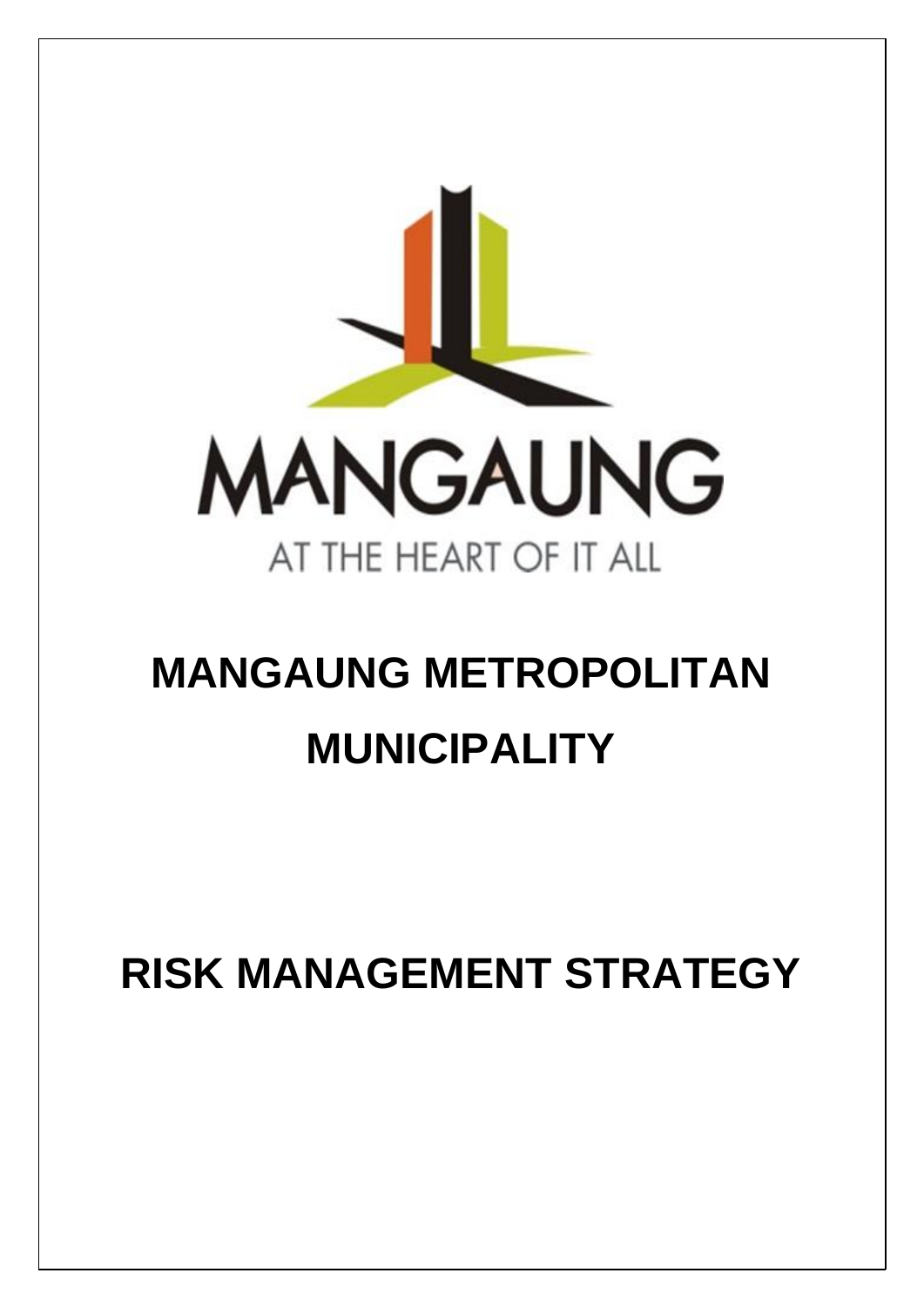# **Table of Contents**

| 2.             |                                                                 |
|----------------|-----------------------------------------------------------------|
| 3.             |                                                                 |
| 4.             |                                                                 |
| 5.             |                                                                 |
| 6.             |                                                                 |
| 7 <sub>1</sub> | RESPONSIBILITIES & FUNCTIONS OF THE RISK MANAGEMENT COMMITTEE20 |
| 8.             |                                                                 |
| 9.             |                                                                 |
|                |                                                                 |
|                |                                                                 |
|                |                                                                 |
|                |                                                                 |
|                |                                                                 |
|                | 15. INTEGRATING RISK MANAGEMENT PLANNING PROCESS 24             |
|                |                                                                 |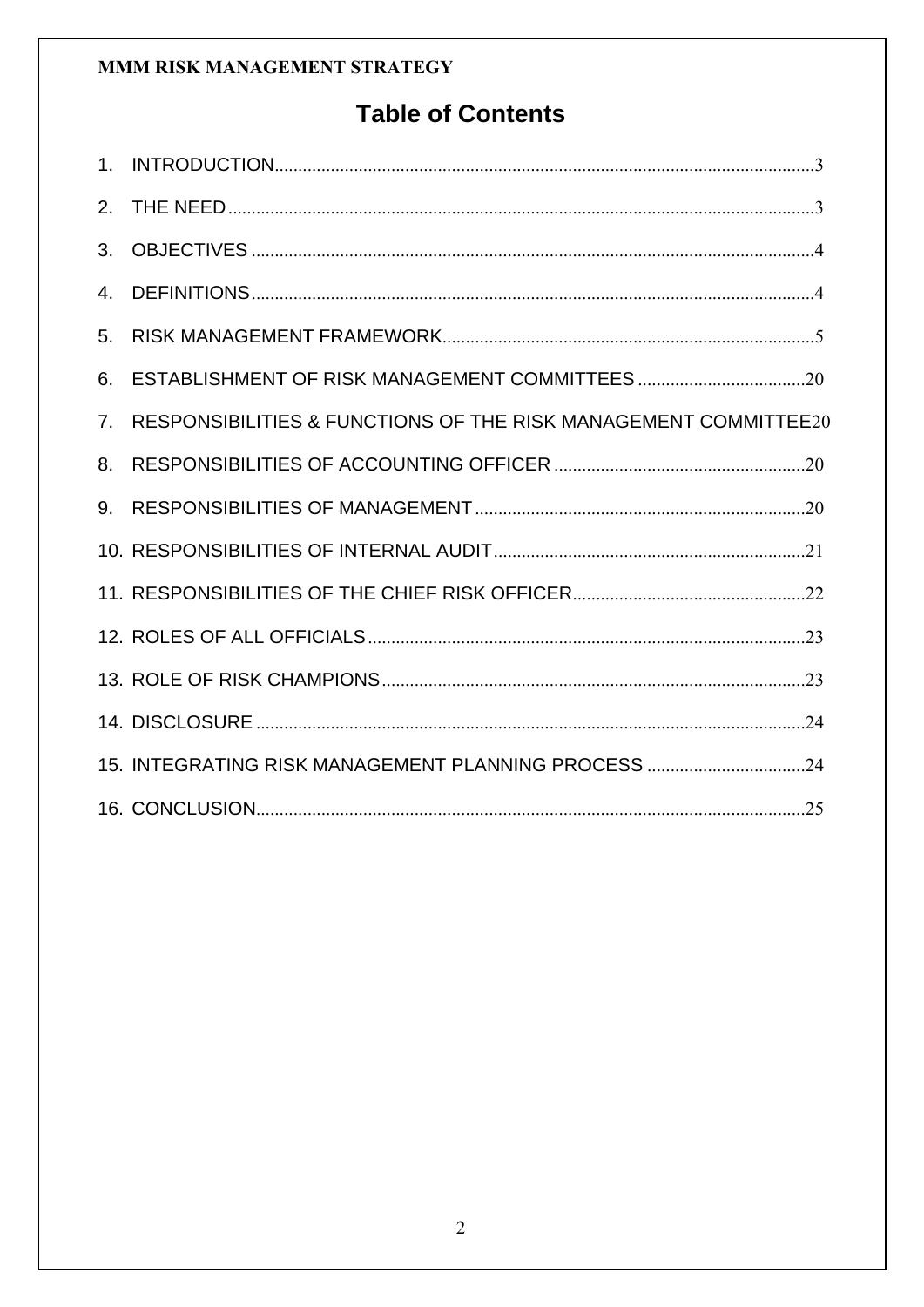#### <span id="page-2-0"></span>**1. INTRODUCTION**

The City Manager, as the Accounting Officer, who is mandated by sections 62(1) (c) (i) and 95(c) (i) of the Municipal Finance Management Act, which states "Accounting Officers are to ensure that their municipalities and municipal entities have and maintain effective, efficient and transparent systems of risk management". This is why risk management is central to managing the Municipality as a whole, and why risk management is integral to planning, organising, directing and coordinating systems aimed at achieving Municipality goals and objectives.

A foremost challenge for any Public Service Municipality is to develop and ensure the implementation of strategies to deliver on mandates and policies decided on by the Executive Council.

One of the most critical mandates is the development and implementation of an integrated risk management strategy whose major objective is to encourage best practice within an everevolving municipal service delivery strategy, while minimising the risks and ensuring that Municipality meets its objective.

#### <span id="page-2-1"></span>**2. THE NEED**

The need is to manage risk systematically of which will apply to all directorates and to all functions and activities within the Municipality.

An effective risk management strategy will assist the Municipality to meet its strategic and operational objectives by ensuring that every employee has a clear understanding of: the objectives of the Municipality, factors that could impact on the Municipality's ability to meet those objectives, the actions necessary to ensure objectives are met.

An effective Risk Management Strategy can:

- a) Improve accountability by ensuring that risks are explicitly stated and understood by all parties, that the management of risks is monitored and reported on, and that action is taken based on the results.
- b) Focus on planning to deal with factors that may impact on the objectives of the Municipality and provide an early warning signal,
- c) Ensure opportunities are not missed and surprise costs don't arise.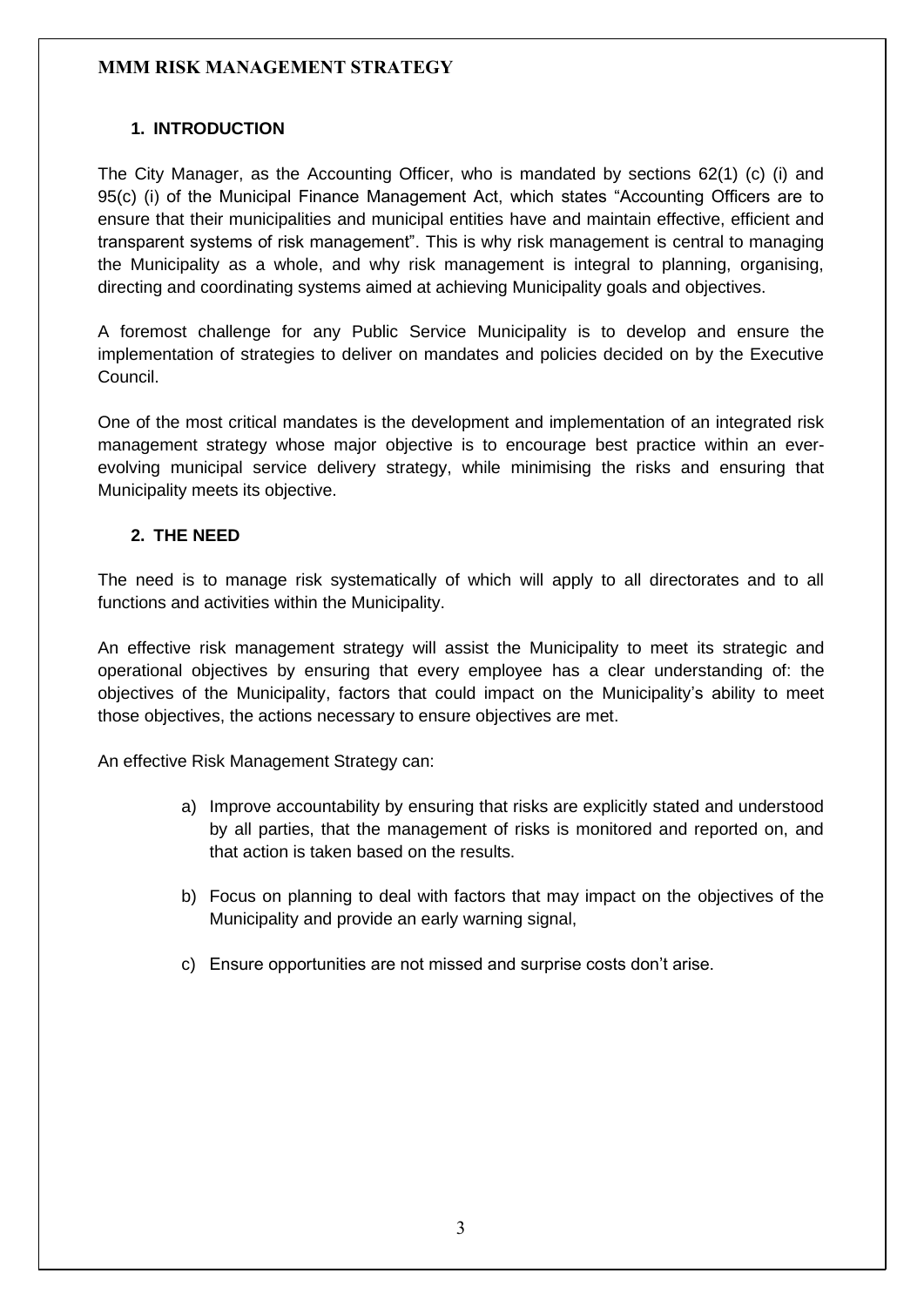#### <span id="page-3-0"></span>**3. OBJECTIVES**

The objectives of Risk Management Strategy are as follows:

- a) To provide and maintain a working environment where everyone is following sound risk management practices and is held accountable for achieving results;
- b) To provide with the framework on which the employees will utilise to implement risk management;
- c) To provide the facilities and create a conducive working environment in ensuring that everyone has the capacity and resources to carry out his or her risk management responsibilities;
- d) To ensure that risk management activities are fully integrated into the planning, monitoring and reporting processes and into the daily management of program activities.

#### <span id="page-3-1"></span>**4. DEFINITIONS**

- Risk: An unwanted outcome, actual or potential, to the municipality's service delivery and other performance objectives, caused by the presence of risk factor(s). Some risk factor(s) also present upside potential, which management must be aware of and be prepared to exploit. This definition of "risk" also encompasses such opportunities.
- Risk Management: A systematic and formalized process to identify assess, manage and monitor risks.
- Enterprise Risk Management: Enterprise risk management (ERM) is the application of risk management throughout the Municipality rather than only in selected business areas or disciplines.
- Risk Analysis: A process that involves identifying the most probable threats to the Municipality and analysing the related vulnerability of the Municipality to the threats. This includes risk assessment, risk characteristics, risk communication, risk management, and policy relating to risk.
- Risk Assessment: The process concerned with determining the magnitude of risk exposure by assessing the likelihood of the risk materialising and the impact that it would have on the achievement of objectives.
- Risk Identification: The process concerned with identifying events that produce risks that threaten the achievement of objectives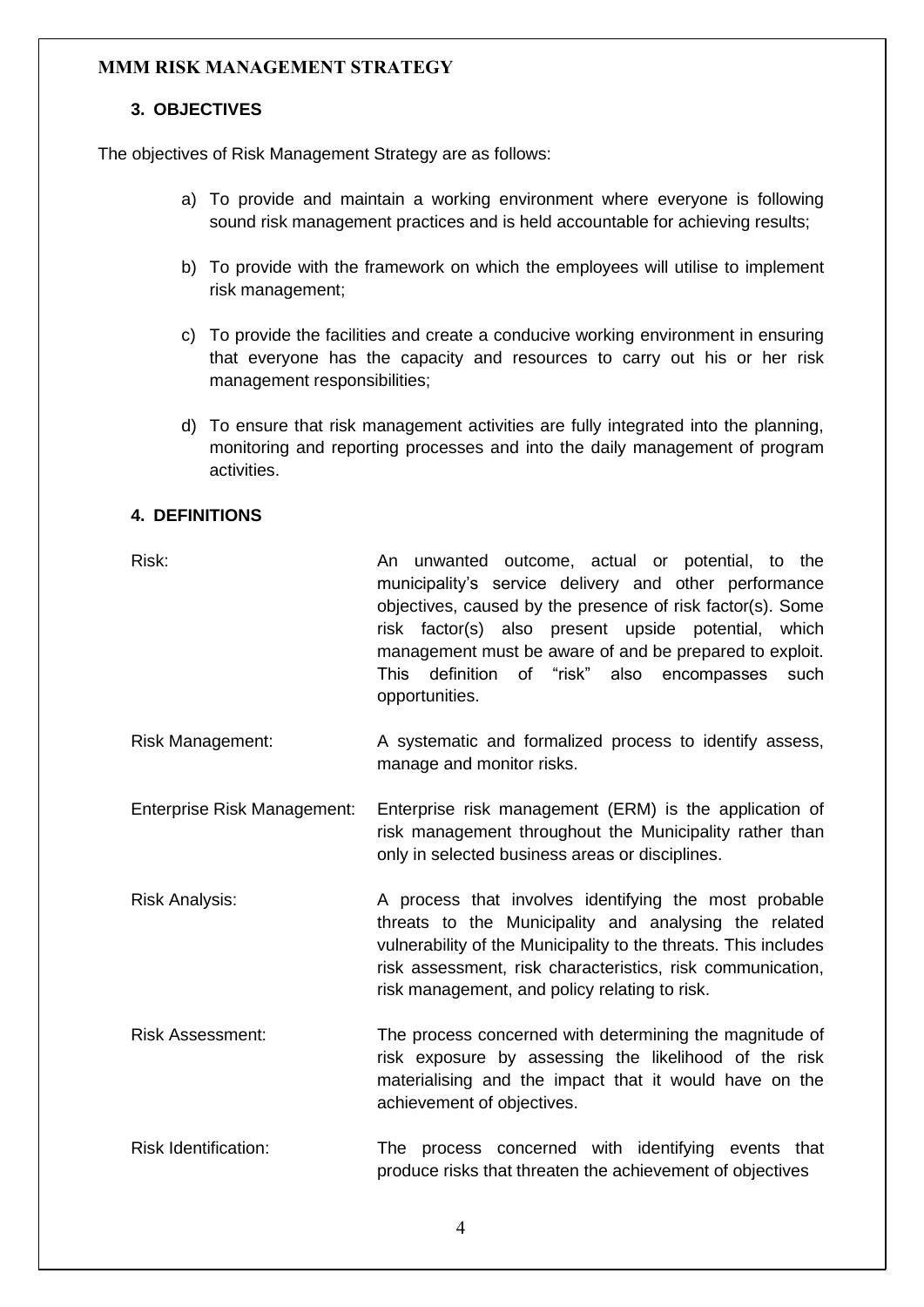| Inherent Risks:        | The probability of risk occurring or existing in the<br>Municipality in the absence of any existing action to control<br>or modify the circumstances.                                                                          |  |  |  |  |
|------------------------|--------------------------------------------------------------------------------------------------------------------------------------------------------------------------------------------------------------------------------|--|--|--|--|
| <b>Residual Risk:</b>  | The risk that remains after all efforts have been made to<br>mitigate or to eliminate the risk that the municipality is<br>exposed to.                                                                                         |  |  |  |  |
| Strategic Risks:       | Any potential obstacles that may impact on the ability of<br>the Municipality to achieve its strategic objectives.                                                                                                             |  |  |  |  |
| <b>Risk Response:</b>  | process concerned with determining how the<br>The<br>Municipality will mitigate the risks it is confronted with,<br>through consideration of alternatives such as<br>risk<br>avoidance, reduction, risk sharing or acceptance. |  |  |  |  |
| Monitor:               | The process of monitoring and assessing the presence<br>and functioning of the various components overtime.                                                                                                                    |  |  |  |  |
| <b>Risk Champions:</b> | The Risk Champion is a person who by virtue of his/her<br>expertise or authority champions a particular aspect of the<br>risk management process, but who is not the risk owner.                                               |  |  |  |  |

#### <span id="page-4-0"></span>**5. RISK MANAGEMENT FRAMEWORK**

The risk management framework of the Municipality will be depicted as follows:

|                 |                        | <b>Risk identification</b> |
|-----------------|------------------------|----------------------------|
|                 |                        | <b>Risk classification</b> |
|                 | <b>Risk assessment</b> |                            |
|                 |                        | Risk analysis              |
|                 |                        | <b>Risk prioritisation</b> |
| Risk management |                        |                            |
|                 |                        |                            |
|                 |                        | <b>Risk handling</b>       |
|                 |                        | <b>Risk monitoring</b>     |
|                 | <b>Risk control</b>    |                            |
|                 |                        | <b>Risk reporting</b>      |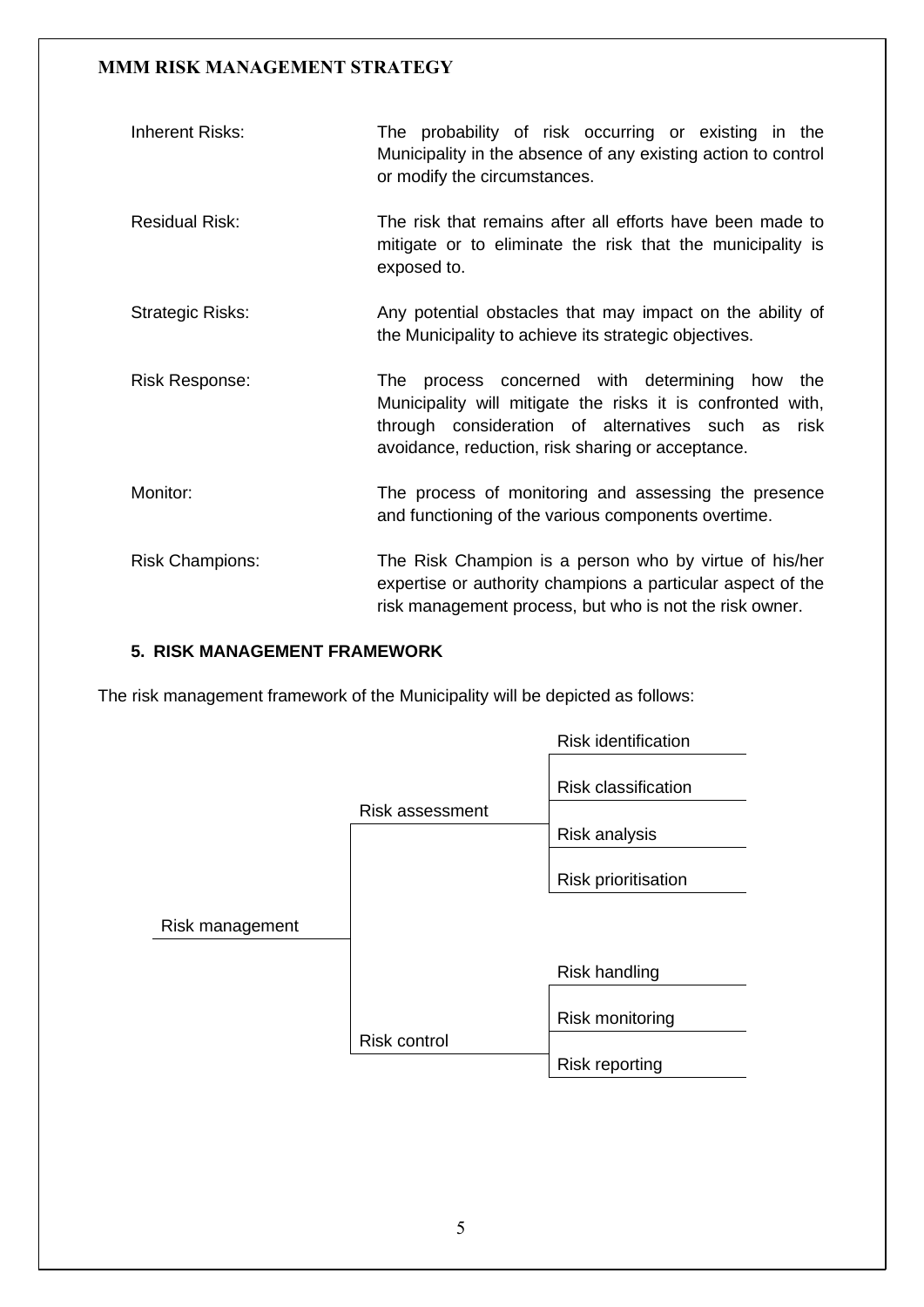#### **5.1 Risk Identification**

Using a business process approach, risks are identified in the Municipality. A business process approach involves identifying all the directorates or processes within a Municipality. Risks will be identified on directorate level by having structured interviews and / or workshops with key process staff.

The following definition of a **risk** will be used by Mangaung Metropolitan Municipality:

Any event or action that hinders a process's achievement of its directorate (explicit and implicit) objectives.

A risk has two attributes that must be articulated as following:

- ❖ A cause (i.e. any event or action)
- ❖ An effect (i.e. impact on achievement of business objectives)

The three constituent elements of risk are:

- ❖ Inherent risk
- ❖ Control risk
- ❖ Detection risk

Mangaung Metropolitan Municipality is subjected to its own inherent and control risks and these risks should be catalogued for use in risk assessment.

The Municipalities has its own, unique inherent risks associated with its operations and management style. The risks are countered by installing controls. Since there is no way to reduce risk to zero, there will be some risk even after the best controls are installed (control risk). That degree of risk is control risk. A more detailed discussion of inherent risk, control risk and detection risk follows:

#### **Inherent risk**

Inherent risk is defined as per the definition above. It is evaluated by considering the degree of probability and potential size of an adverse impact on strategic objectives and other activities." With the background of the Municipality's broad outlook on risk, inherent risk also relates to the intrinsic susceptibility of operational and administrative activities to errors and/or fraud that could lead to the loss of Municipality resources or the non-achievement of Municipality objectives.

The importance of inherent risk evaluation is that it is an indicator of potential high-risk areas of the Municipality's operations that would require particular emphasis and it is also an essential part of the combined risk assessment for each process. The identification of all risks pertaining to a process is also the starting point of the risk assessment exercise.

Aspects that bear consideration when assessing the inherent risk are grouped into three categories, namely: The operational risk The management environment The accounting environment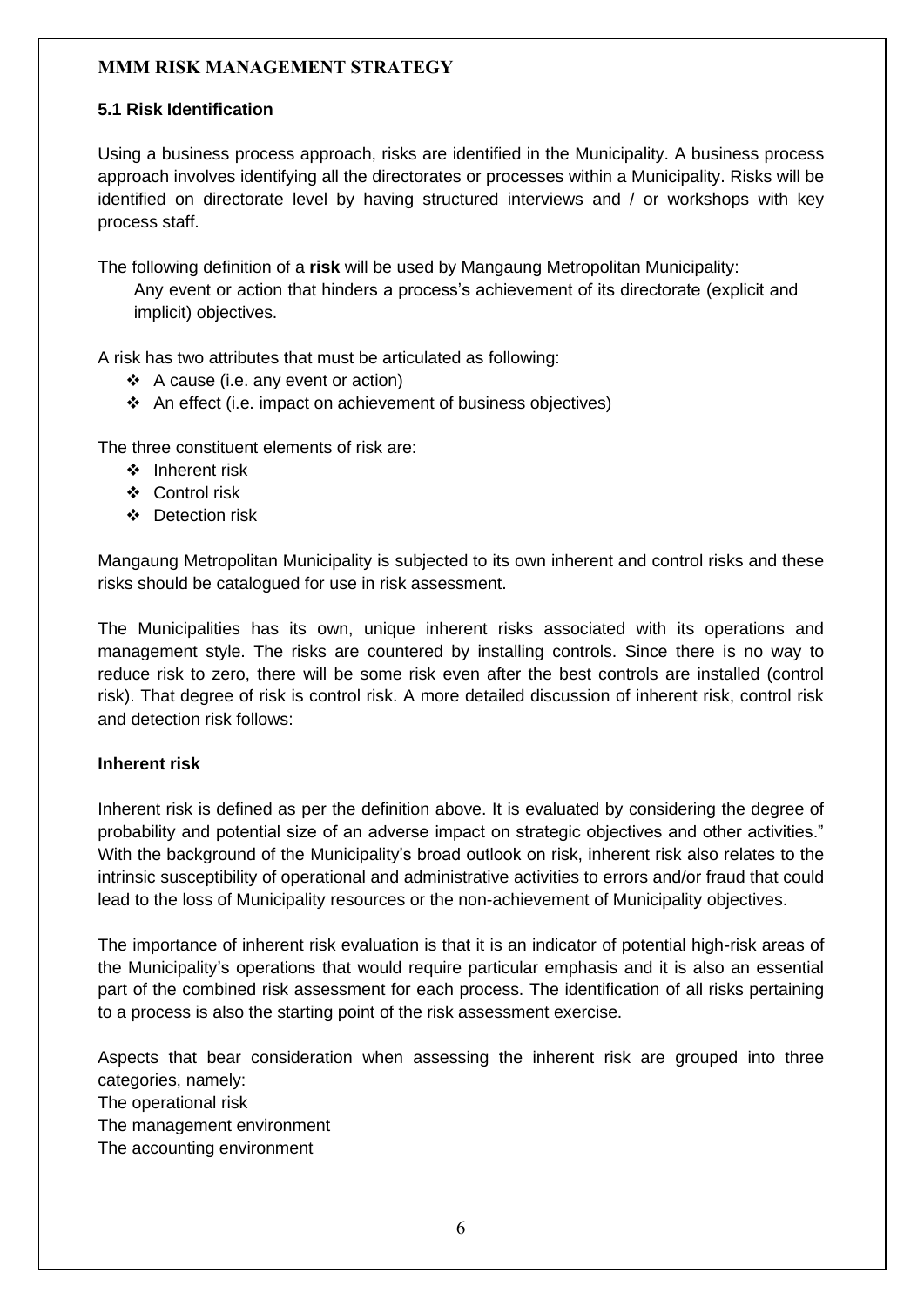Factors that could influence inherent risk under the three categories are:

#### **Operational risk**

Some programs / mega processes may have more inherent risk attached to it. Some objectives, outputs and outcomes may have higher priority than others. The objective's outputs and outcomes as well as the program operations may also be subject to variable factors outside the Municipality's control that may make it more difficult to achieve the program objectives. These variables outside the Municipality's control increase the overall risk profile of the program / mega process and therefore also the inherent risk.

#### **The management environment**

#### The integrity of management and staff

The potential for internal control override, and deception, is always present. An assessment of management and staff's integrity is difficult. If there were past incidences of fraud or theft within a program or sub process where personnel were involved, and these personnel are still working there the possibility of a lack in integrity would be obvious. A wide range of reasons might tempt management to manipulate accounting records or misstate financial information.

#### **Control Risk**

Control risk is defined as "the risk that an error which could occur and which, individually or when aggregated with other errors, could be material to the achievement of Municipality's objectives, will not be prevented or detected on a timely basis by the internal controls." That is, a risk that the Municipality's controls (processes, procedures, etc) are insufficient to mitigate or detect errors or fraudulent activities.

Control risk arises simply because the accounting system lacks built-in internal controls to prevent inaccurate, incomplete and invalid transaction recording, or due to the intrinsic limitations of internal controls. These limitations are due to factors such as:

The potential for management to override controls,

Collusion circumventing the effectiveness of the segregation of duties;

Human aspects such as misunderstanding of instructions, mistake make in judgment, carelessness, distraction or fatigue.

Control risk also arises when certain risks are simply not mitigated by any control activities.

#### **Detection risk**

Detection risk is defined as "the risk that management's procedures will fail to detect error which, individually or when aggregated with other errors, could be material to the financial information as a whole." This would also include errors that could be material to the Municipality as a whole.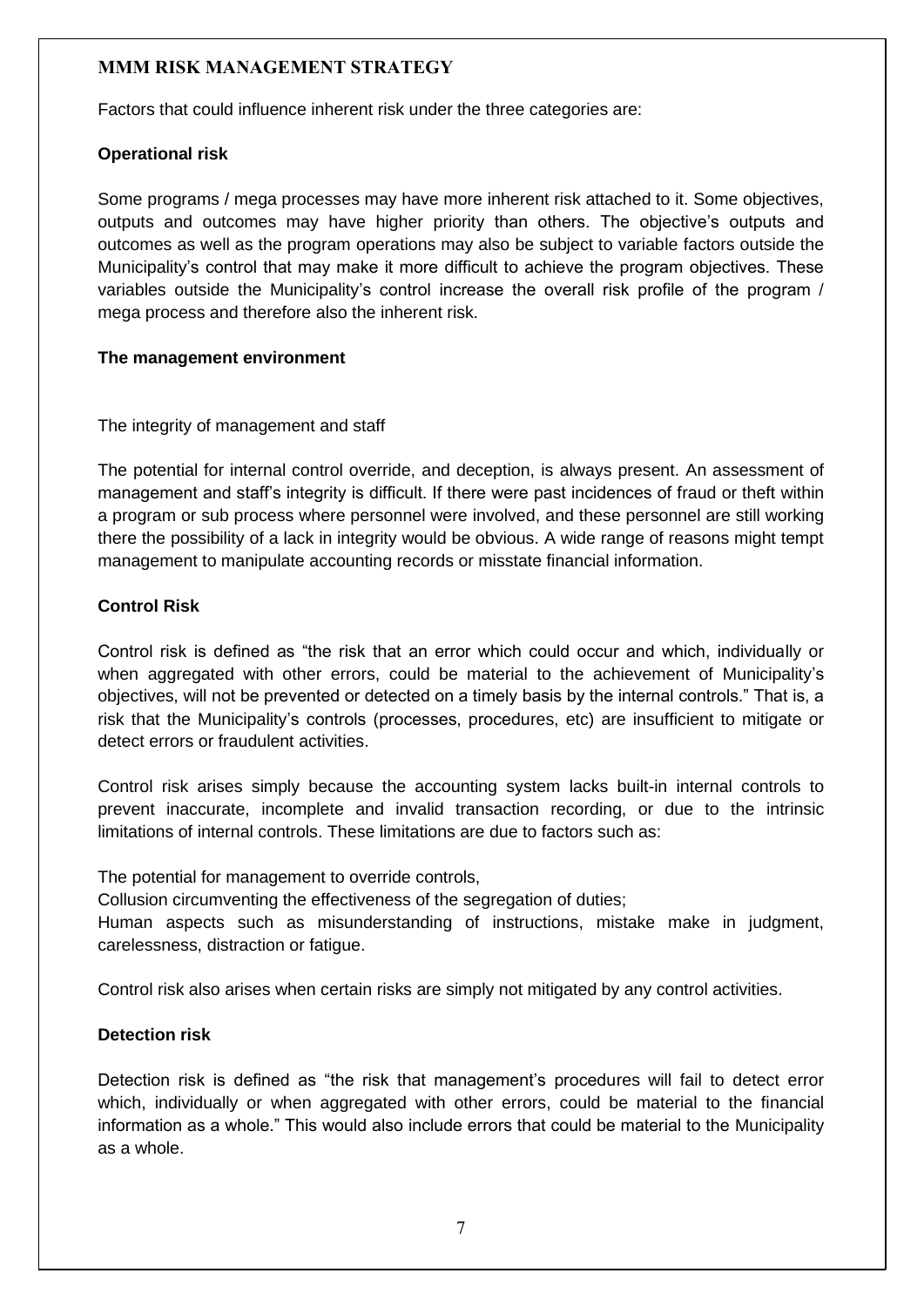#### **5.2 Risk classification**

In order to integrate risk management into other management processes, the terminology should be easily understandable by everyone in the municipality. By developing a common Municipality risk language, managers can talk with individuals in terms that everybody understands.

An essential step in developing a common Municipality risk language is to classify risks identified in various categories.

The categories to be used by the Municipality are as follows:

| <b>Risk Type</b> | <b>Risk Category</b>                    | <b>Description</b>                                                                                                                                                                                                                                                                                                                                                                                 |
|------------------|-----------------------------------------|----------------------------------------------------------------------------------------------------------------------------------------------------------------------------------------------------------------------------------------------------------------------------------------------------------------------------------------------------------------------------------------------------|
| <b>Internal</b>  | Human resources                         | Risks that relate to human resources of an<br>institution. These risks can have an effect on<br>an Institution's human capital with regard to:<br>Integrity and honesty;<br>$\bullet$<br>Recruitment;<br>$\bullet$<br>Skills and competence;<br>$\bullet$<br>Employee wellness;<br>$\bullet$<br>Employee relations;<br>$\bullet$<br>Retention; and<br>$\bullet$<br>Occupational health and safety. |
|                  | Knowledge and<br>Information management | Risks relating to an Institution's management<br>of knowledge and information. In identifying<br>the risks consider the following aspects related<br>to knowledge management:<br>Availability of information;<br>$\bullet$<br>Stability of the information;<br>Integrity of information data;<br>Relevance of the information;<br>Retention; and<br>$\bullet$<br>Safeguarding.                     |
|                  | Litigation                              | Risks that the Institution might suffer losses<br>due to litigation and lawsuits against it.<br>Losses from litigation can possibly emanate<br>from:<br>Claims by employees, the public,<br>service providers and other third party<br>Failure by an institution to exercise<br>certain rights that are to its advantage                                                                           |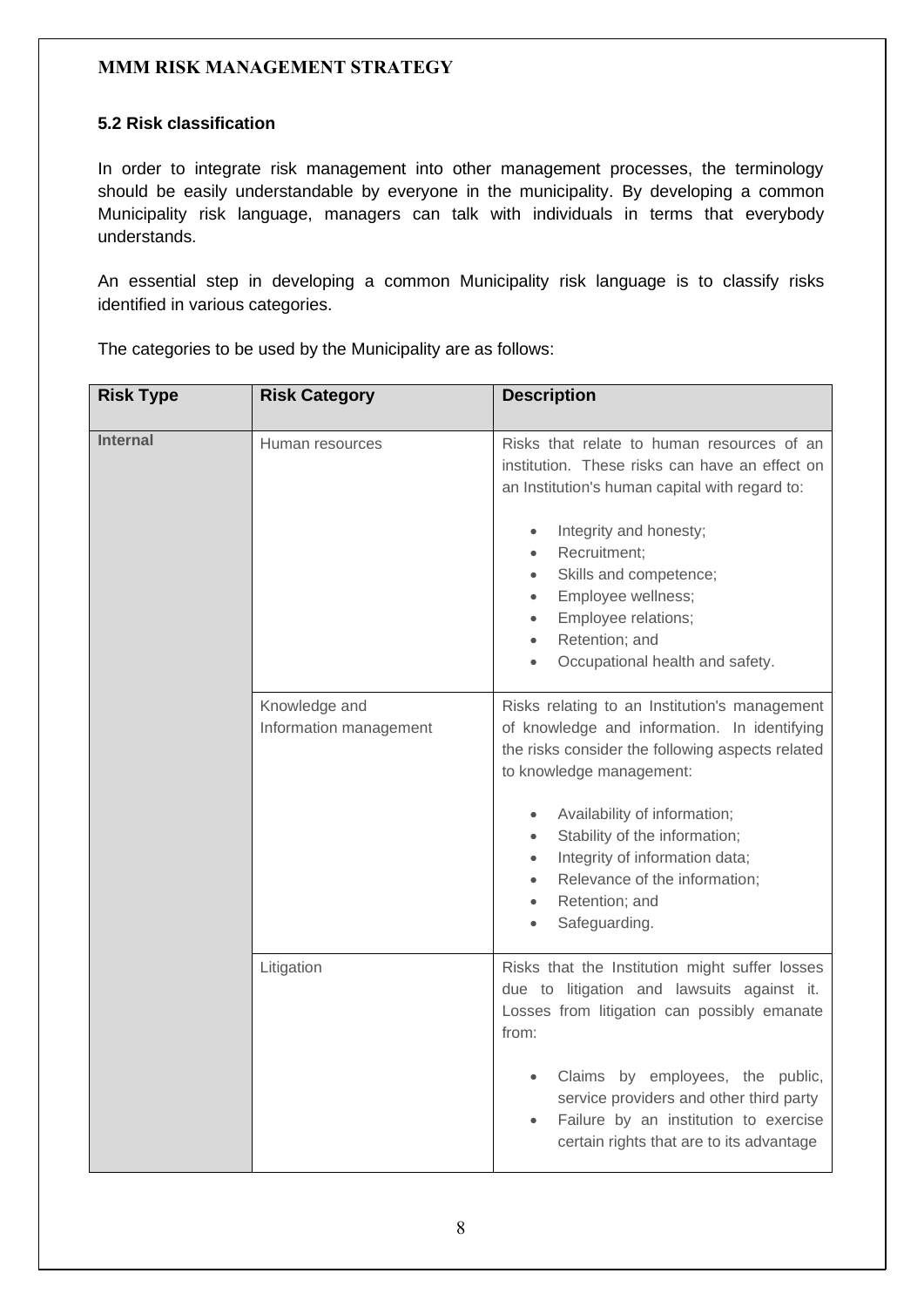|  | $Loss \backslash$ theft of assets        | Risks that an Institution might suffer losses<br>due to either theft or loss of an asset of the<br>institution.                                                                                                                                                                                                                                                                                                                                           |  |  |
|--|------------------------------------------|-----------------------------------------------------------------------------------------------------------------------------------------------------------------------------------------------------------------------------------------------------------------------------------------------------------------------------------------------------------------------------------------------------------------------------------------------------------|--|--|
|  | Material resources<br>(procurement risk) | Risks relating to an Institution's material<br>Possible<br>aspects to<br>consider<br>resources.<br>include:                                                                                                                                                                                                                                                                                                                                               |  |  |
|  |                                          | Availability of material;<br>Costs and means of acquiring<br>procuring resources; and<br>The wastage of material resources                                                                                                                                                                                                                                                                                                                                |  |  |
|  | Service delivery                         | Every Institution exists to provide value for its<br>stakeholders.<br>The risk will arise if the<br>appropriate quality of service is not delivered<br>to the citizens.                                                                                                                                                                                                                                                                                   |  |  |
|  | Information Technology                   | <b>The</b><br>relating<br>specifically<br>risks<br>the<br>to<br>Institution's<br>objectives,<br>infrastructure<br>IT<br>Possible considerations<br>requirement, etc.<br>could include the following when identifying<br>applicable risks:<br>Security concerns;<br>Technology availability (uptime);<br>Applicability of IT infrastructure;<br>Integration / interface of the systems;<br>Effectiveness of technology; and<br>Obsolescence of technology. |  |  |
|  | Third party performance                  | Risks related to an institution's dependence on<br>the performance of a third party. Risk in this<br>regard could be that there is the likelihood that<br>a service provider might not perform according<br>to the service level agreement entered into<br>with an institution. Non-performance could<br>include:<br>Outright failure to perform;<br>Not rendering the required service in<br>time;<br>Not rendering the correct service; and             |  |  |
|  | Health & Safety                          | Inadequate<br>quality<br>$\sqrt{2}$<br>poor<br>οf<br>۰<br>performance.<br>Risks from occupational health and safety                                                                                                                                                                                                                                                                                                                                       |  |  |
|  |                                          | issues e.g. injury on duty; outbreak of disease<br>within the institution.                                                                                                                                                                                                                                                                                                                                                                                |  |  |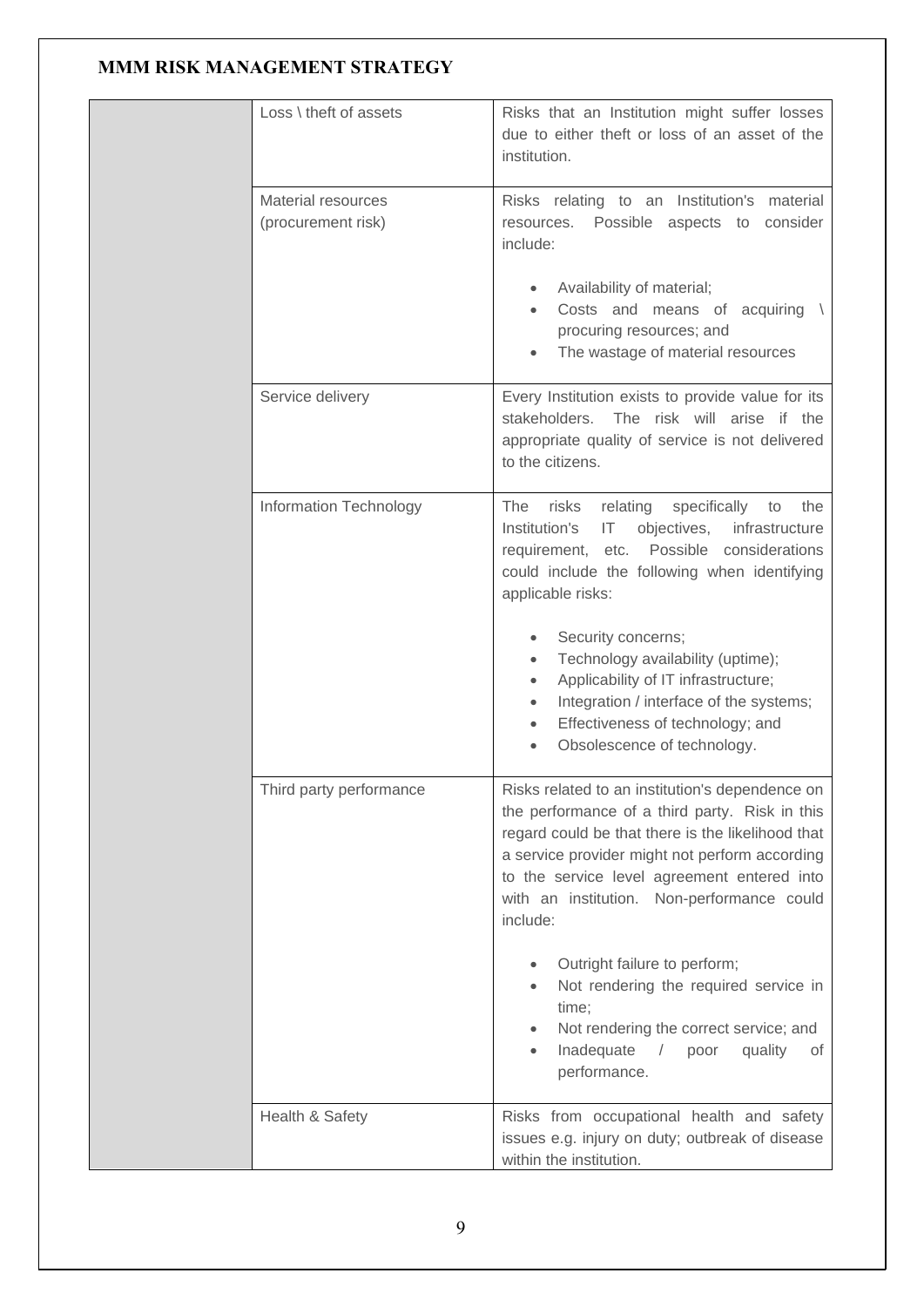| Disaster recovery / business<br>continuity | Risks related to an Institution's preparedness<br>or absence thereto to disasters that could<br>impact the normal functioning of the Institution<br>e.g. natural disasters, act of terrorism etc.<br>This would lead to the disruption of processes<br>and service delivery and could include the<br>possible disruption of operations at the onset<br>of a crisis to the resumption of critical<br>activities. Factors to consider include:<br>Disaster management<br>procedures;<br>and<br>Contingency planning. |  |  |
|--------------------------------------------|--------------------------------------------------------------------------------------------------------------------------------------------------------------------------------------------------------------------------------------------------------------------------------------------------------------------------------------------------------------------------------------------------------------------------------------------------------------------------------------------------------------------|--|--|
| Compliance \ Regulatory                    | Risks related to the compliance requirements<br>that an Institution has to meet. Aspects to<br>consider in this regard are:<br>Failure<br>to<br>monitor<br>enforce<br><b>or</b><br>compliance<br>Monitoring<br>and<br>enforcement<br>mechanisms;<br>Consequences of non-compliance;<br>and<br>Fines and penalties paid.                                                                                                                                                                                            |  |  |
| Fraud and corruption                       | These risks relate to illegal or improper acts by<br>employees resulting in a loss<br>of the<br>Institution's assets or resources.                                                                                                                                                                                                                                                                                                                                                                                 |  |  |
| Financial                                  | Risks encompassing the entire scope of<br>general financial management. Potential<br>factors to consider include:<br>Cash flow adequacy and management<br>thereof;<br>Financial losses;<br>Wasteful expenditure;<br>Budget allocations;<br>Financial statement integrity;<br>Revenue collection; and<br>Increasing operational expenditure.                                                                                                                                                                        |  |  |
| Cultural                                   | Risks relating to an Institution's overall culture<br>and control environment. The various factors<br>related to organisational culture include:<br>Communication channels<br>the<br>and<br>effectiveness;                                                                                                                                                                                                                                                                                                         |  |  |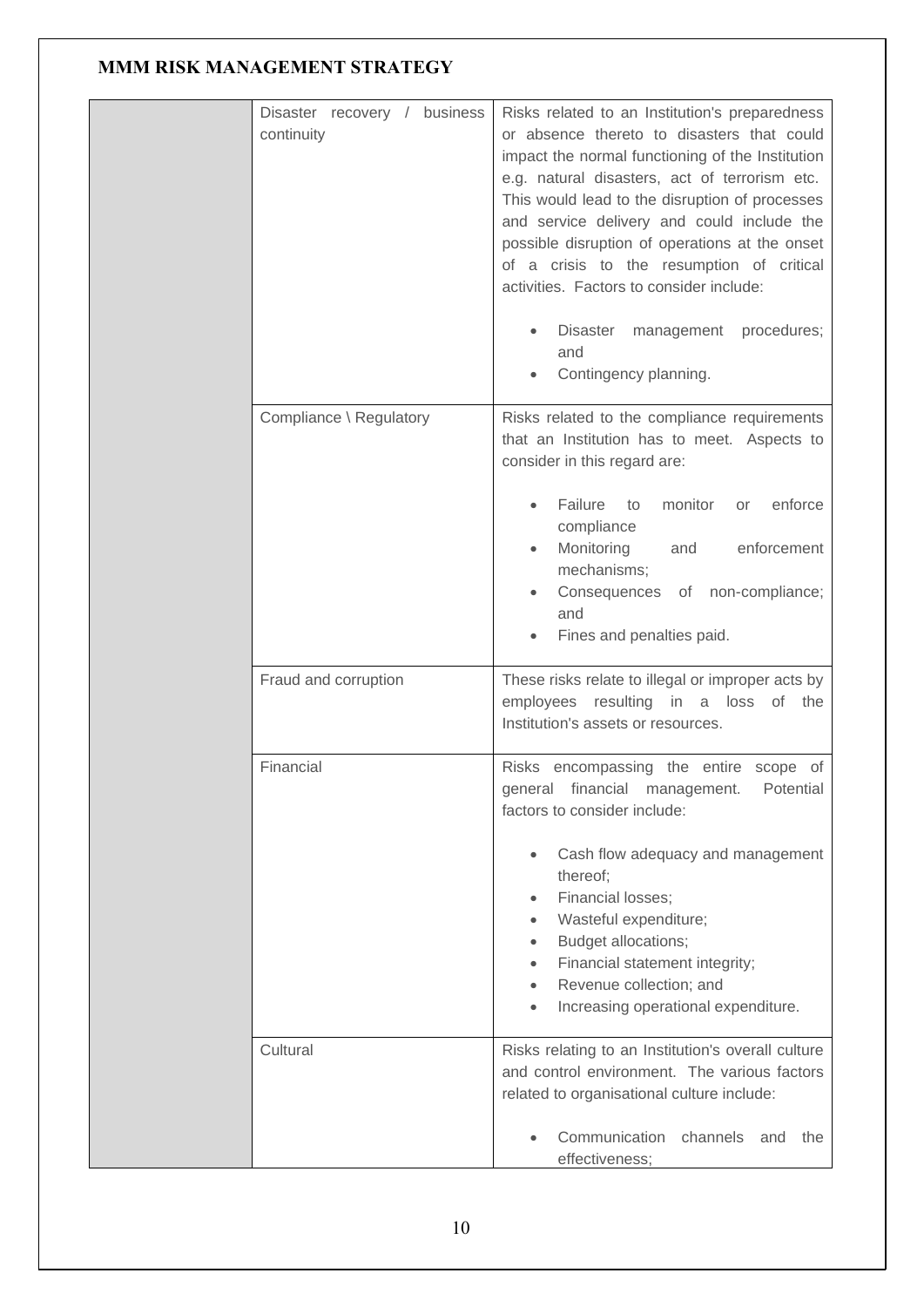|                 |                             | Cultural integration;<br>$\bullet$<br>Entrenchment of ethics and values;<br>Goal alignment; and<br>Management style.                                                                                                                                                                 |
|-----------------|-----------------------------|--------------------------------------------------------------------------------------------------------------------------------------------------------------------------------------------------------------------------------------------------------------------------------------|
|                 | Reputation                  | Factors that could result in the tarnishing of an<br>Institution's reputation, public perception and<br>image.                                                                                                                                                                       |
| <b>External</b> | <b>Economic Environment</b> | Risks related to the Institution's economic<br>environment. Factors to consider include:<br>Inflation;<br>$\bullet$<br>Foreign exchange fluctuations; and<br>$\bullet$<br>Interest rates.                                                                                            |
|                 | Political environment       | Risks emanating from political factors and<br>decisions that have an impact on the<br>institution's mandate and operations. Possible<br>factors to consider include:<br>Political unrest;<br>Local,<br>Provincial<br>National<br>and<br>elections; and<br>Changes in office bearers. |
|                 | Social environment          | <b>Risks</b><br>related<br>social<br>the<br>Institution's<br>to<br>environment. Possible factors to consider<br>include:<br>Unemployment; and<br>Migration of workers.                                                                                                               |
|                 | Natural environment         | relating to the Institution's<br>natural<br><b>Risks</b><br>environment and<br>its impact on<br>normal<br>operations. Consider factors such as:<br>Depletion of natural resources;<br>$\bullet$<br>Environmental degradation;<br>$\bullet$<br>Spillage; and<br>Pollution.            |
|                 | Technological environment   | <b>Risks</b><br>emanating<br>from<br>the<br>effects<br>of<br>advancements and changes in technology.                                                                                                                                                                                 |
|                 | Legislative environment     | Risks related to the Institution's legislative<br>environment e.g. changes in<br>legislation,<br>conflicting legislation.                                                                                                                                                            |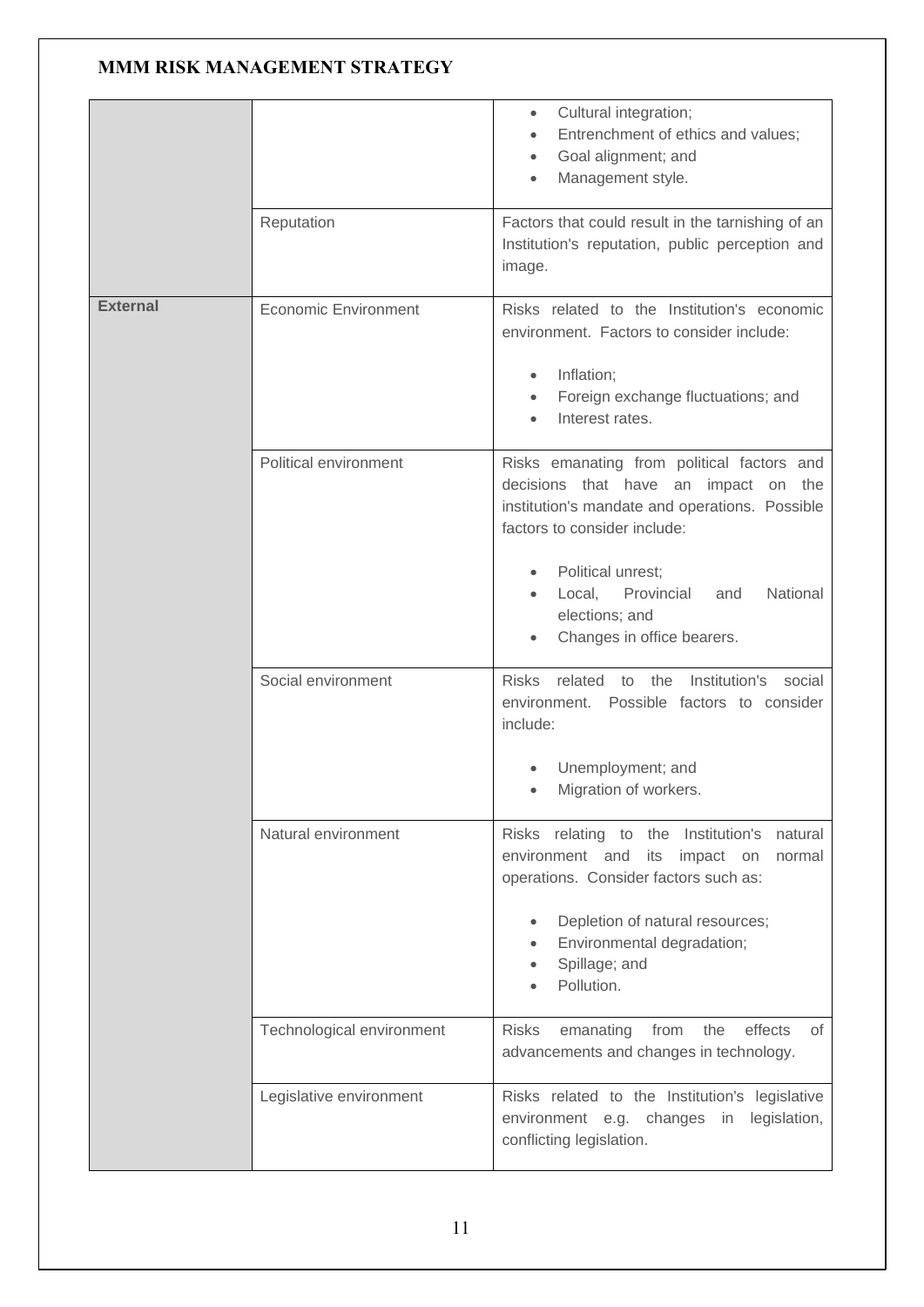#### **5.3 Risk analysis/assessment**

Risk analysis allows the Municipality to consider how potential risks might affect the achievement of objectives. Management assesses events from two perspectives: likelihood and impact. Likelihood represents the possibility that a given event will occur, while impact represents the effect should it occur.

The following tables reflect the rating criteria that will be used by the Municipality:

#### **RISK RATING:**

| High   | $15 - 25$ |
|--------|-----------|
| Medium | $8 - 14$  |
| _OW    | 1 - 7     |

#### **RISK MAPPING THAT MANGAUNG METRO MUNICIPALITY WILL USE TO PLOT RISKS:**

|          | Common   | 5              | 10              | 15       | 20    | 25       |
|----------|----------|----------------|-----------------|----------|-------|----------|
|          | Likely   | $\overline{4}$ | $\overline{8}$  | 12       | 16    | 20       |
|          | Moderate | 3              | $6\phantom{1}6$ | 9        | 12    | 15       |
|          | Unlikely | $\overline{2}$ | $\overline{4}$  | 6        | 8     | 10       |
| LIKEHOOD | Rare     | 4              | $\overline{2}$  | 3        | 4     | 5        |
|          |          | Insignificant  | Minor           | Moderate | Major | Critical |
|          |          | <b>IMPACT</b>  |                 |          |       |          |

#### **IMPACT CATEGORIES:**

Per risk identified, the impacts are assessed for each of the following categories:

| <b>Financial resources</b>  | The impact of an event on the Municipality's financial stability<br>and ability to maintain funding for the activities that is critical to<br>its mission.                                                   |
|-----------------------------|--------------------------------------------------------------------------------------------------------------------------------------------------------------------------------------------------------------|
| Material resources          | The impact of an event on the material resources—such as<br>assets and property—that a government uses in the activities<br>that are critical to its mission.                                                |
| Human resources             | The impact of an event on the Municipality's workforce.                                                                                                                                                      |
| Service delivery            | The impact of an event on the Municipality's ability to deliver<br>services.                                                                                                                                 |
| Public perception of entity | The impact of an event on the public's perception of the<br>Municipality and on the degree of cooperation the public is<br>willing to give in conducting the activities that are critical to its<br>mission. |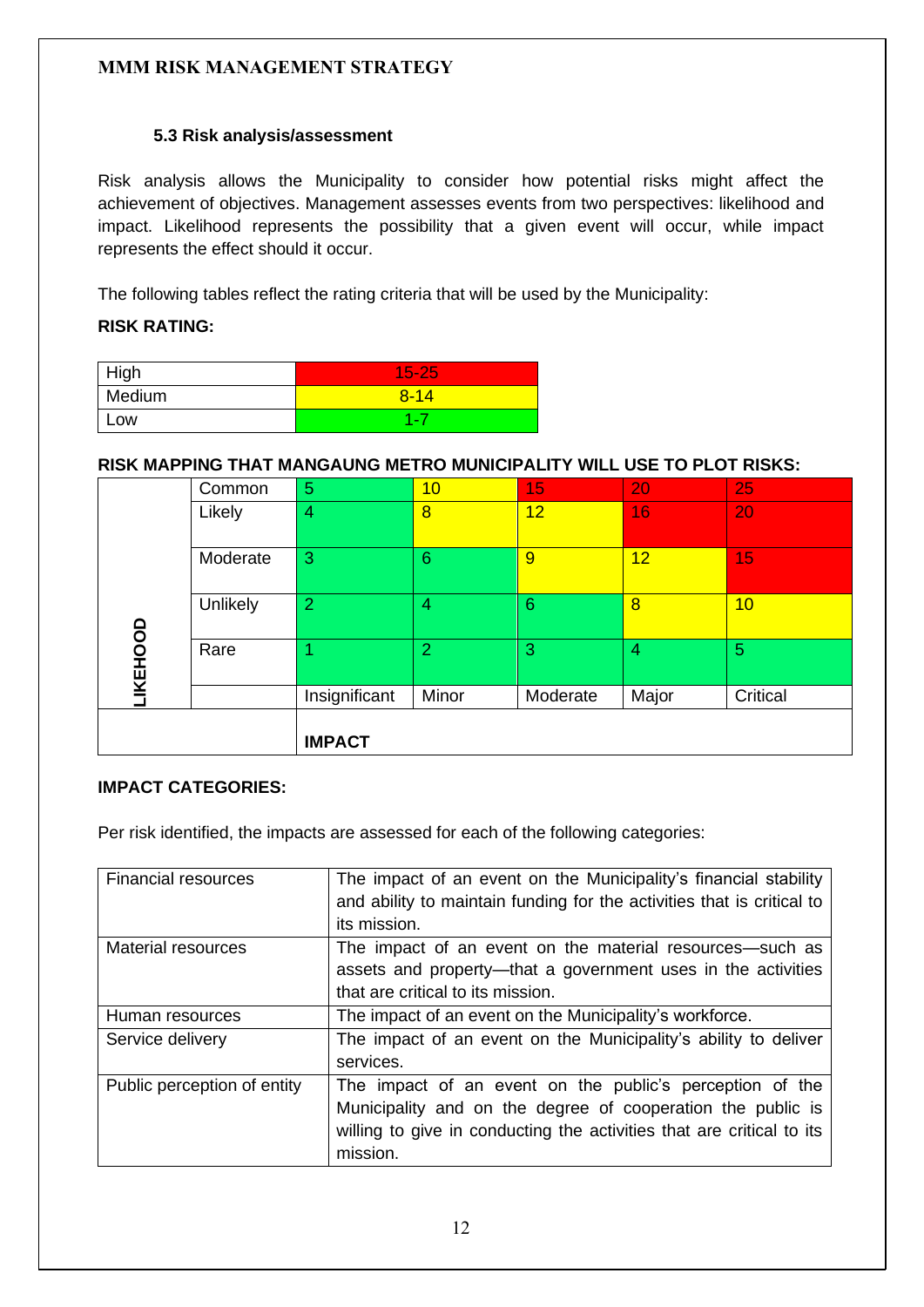| Liability to third parties | The impact of an event on the Municipality's liability to third |
|----------------------------|-----------------------------------------------------------------|
|                            | parties.                                                        |
| Environment                | The impact of an event on the environment and people who use    |
|                            | it.                                                             |
| Public                     | The impact of an event on the public.                           |

#### **IMPACT CRITERIA THAT WILL BE USED BY MUNICIPALITY TO RATE RISKS:**

| Rating         | Severity | Continuity of                                                                                                                                                  | Safety &                                                                                                                                   | Financial                                                                                                               | Achievement of                                                                                                                                                              |
|----------------|----------|----------------------------------------------------------------------------------------------------------------------------------------------------------------|--------------------------------------------------------------------------------------------------------------------------------------------|-------------------------------------------------------------------------------------------------------------------------|-----------------------------------------------------------------------------------------------------------------------------------------------------------------------------|
|                | Rating   | Service                                                                                                                                                        | Environment                                                                                                                                |                                                                                                                         | Objectives                                                                                                                                                                  |
|                |          | Delivery                                                                                                                                                       |                                                                                                                                            |                                                                                                                         |                                                                                                                                                                             |
| 5              | Critical | Risk event will<br>result in<br>widespread and<br>lengthy<br>disruption in<br>continuity of<br>service delivery<br>to stakeholders<br>of greater than<br>48hrs | Major<br>environmental<br>damage, Serious<br>injury (permanent<br>disability) or death<br>of a person, Mayor<br>negative media<br>coverage | Significant cost<br>overruns > 20%<br>over budget<br>(higher of<br>income or<br>expenditure<br>budget)                  | Negative<br>outcomes or<br>missed<br>opportunities<br>that are of<br>critical<br>importance to<br>the achievement<br>of objectives                                          |
| 4              | Major    | Reduction in<br>supply or<br>disruption for a<br>period ranging<br>between 24 -<br>48hrs over a<br>significant area                                            | Significant injury of<br>a person.<br>Significant<br>environmental<br>damage.<br>Significant<br>negative media<br>coverage.                | Significant cost<br>overruns<br>between 10%<br>and 20% over<br>budget (higher<br>of income or<br>expenditure<br>budget) | Negative<br>outcomes or<br>missed<br>opportunities<br>that likely to<br>have a relatively<br>substantial<br>impact to the<br>ability to the<br>achievement of<br>objectives |
| 3              | Moderate | Reduction in<br>supply or<br>disruption for a<br>period between<br>8-23hrs over a<br>regional area                                                             | Lower level<br>environmental,<br>safety or health<br>impacts. Limited<br>negative media<br>coverage                                        | Moderate<br>impact on<br>budget (higher<br>of income or<br>expenditure<br>budget)                                       | Negative or<br>missed<br>opportunities<br>that are likely to<br>have a moderate<br>impact on the<br>ability to meet<br>objectives                                           |
| $\overline{2}$ | Minor    | <b>Brief local</b><br>inconvenience<br>(workaround<br>possibility) Loss<br>of an asset with<br>minor impact<br>on operations                                   | Little<br>environmental,<br>safety or health<br>impacts. Limited<br>negative media<br>coverage                                             | Minor impact<br>on budget<br>(higher of<br>income or<br>expenditure<br>budget)                                          | Negative or<br>missed<br>opportunities<br>that are likely to<br>have a minor<br>impact on the<br>ability to meet<br>objectives                                              |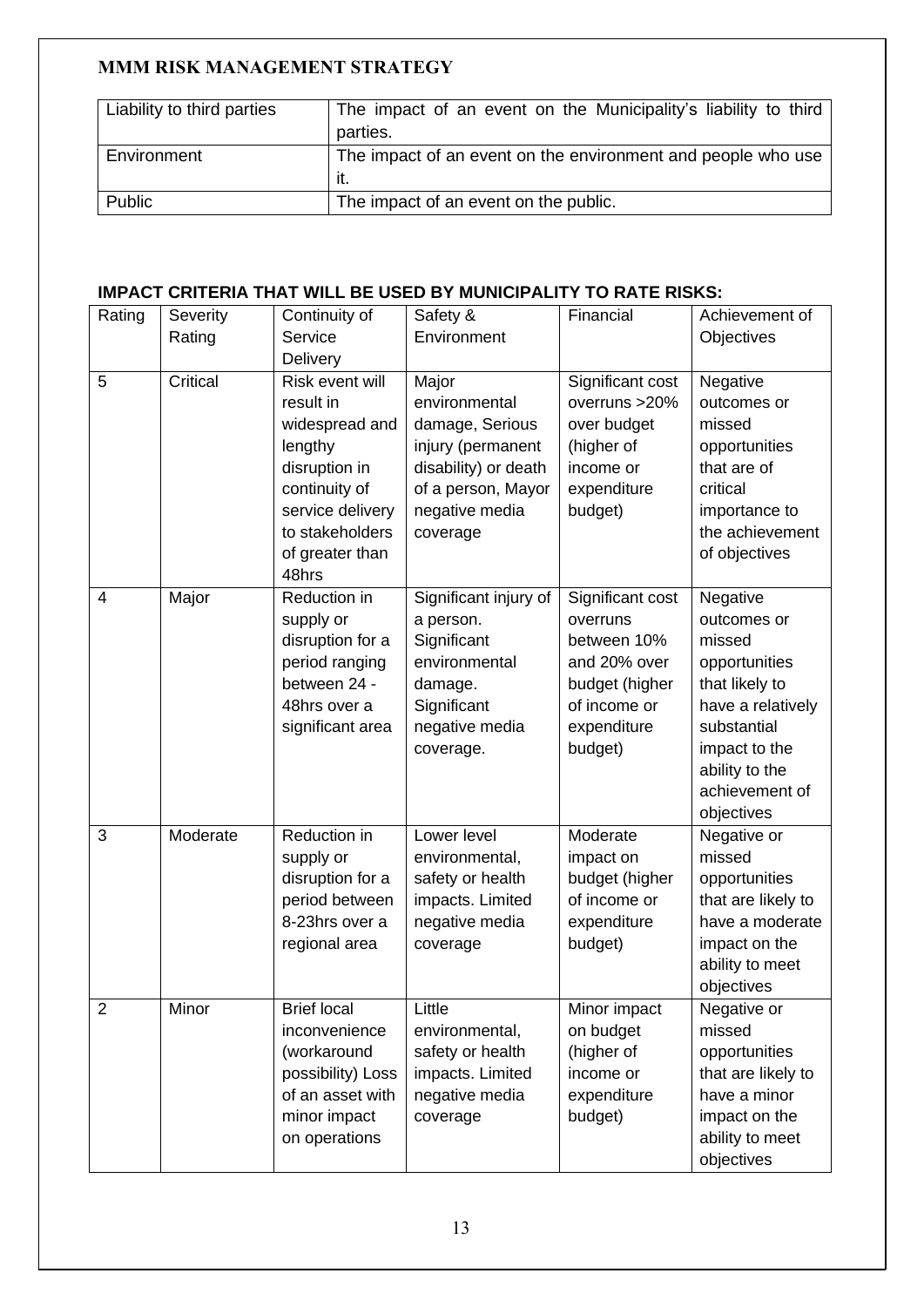| Insignificant | Insignificant | Insignificant    | Insignificant  | Negative or        |
|---------------|---------------|------------------|----------------|--------------------|
|               | impact on     | environmental,   | financial loss | missed             |
|               | business or   | safety or health |                | opportunities      |
|               | core systems  | impacts and or   |                | that are likely to |
|               |               | negative media   |                | have a relatively  |
|               |               | coverage         |                | low impact on      |
|               |               |                  |                | the ability to     |
|               |               |                  |                | meet objectives    |
|               |               |                  |                |                    |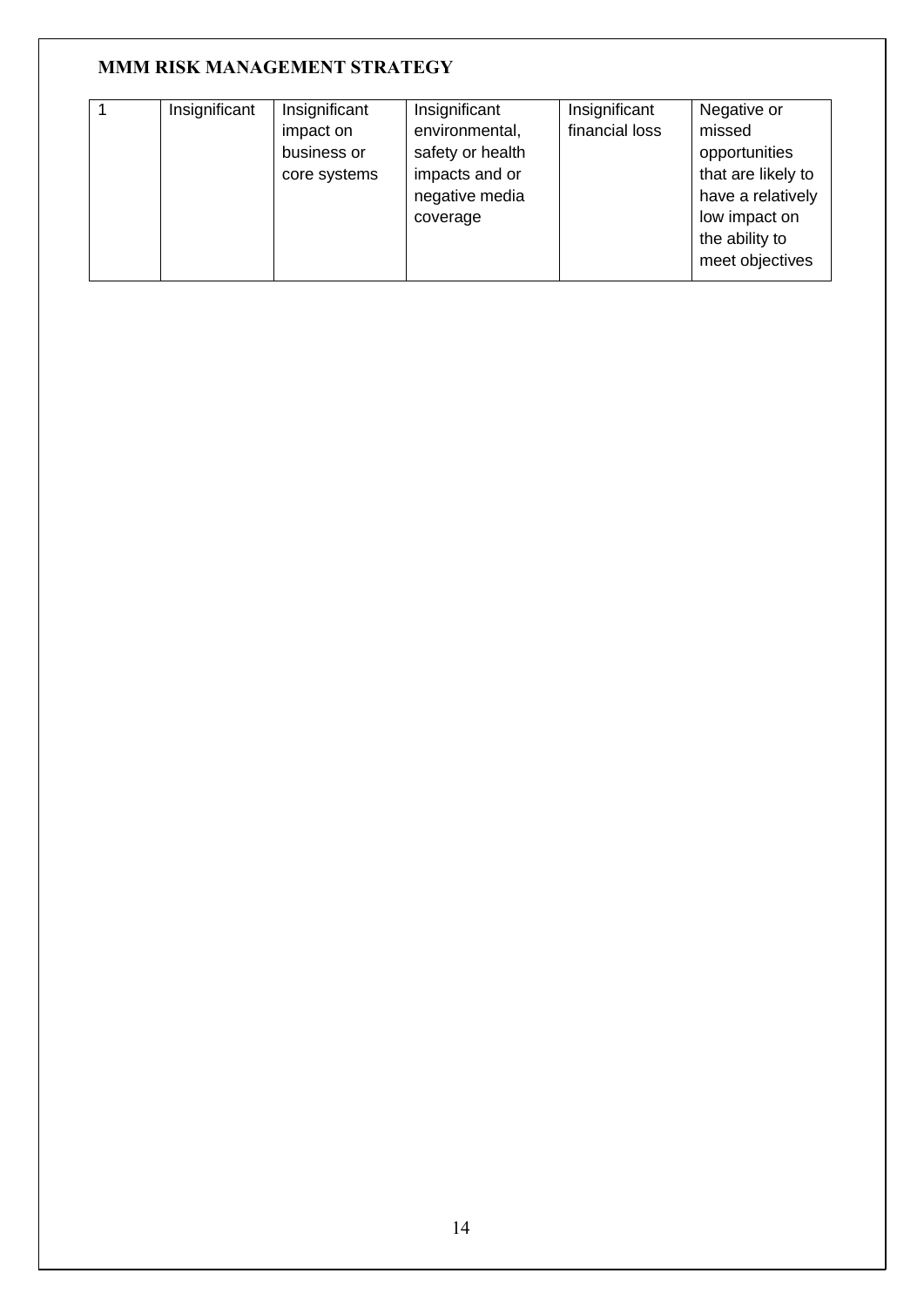| <b>Rating</b> | <b>Likelihood</b> | <b>Description</b>                                                                                                                 |
|---------------|-------------------|------------------------------------------------------------------------------------------------------------------------------------|
| 5             | Common            | The risk is already occurring, or is likely to occur more than<br>once within the next 12 months (Probability = $100\%$ p.a.)      |
| 4             | Likely            | The risk could easily occur, and is likely to occur at least<br>once within the next 12 months (Probability = $75 - 100\%$<br>p.a. |
| 3             | Moderate          | There is an above average chance that the risk will occur at<br>least once in the next 3 years (Probability = $50 - 75\%$ p.a.)    |
| 2             | Unlikely          | The risk occurs infrequently and is unlikely to occur within<br>the next 3 years (Probability = $35 - 50\%$ p.a.)                  |
|               | Rare              | The risk is conceivable but is only likely to occur in extreme<br>circumstances (Probability = $0 - 35\%$ p.a.)                    |

#### **LIKELIHOOD CRITERIA THAT WILL BE USED BY MUNICIPALITY TO RATE RISKS:**

#### **INHERENT RISK EXPOSURE** (Impact X Likelihood) AND REFER TO RISK MAPPING ABOVE:

| <b>Risk rating</b> | <b>Inherent risk</b><br>magnitude | <b>Response</b>                                                                                                                                                                        |
|--------------------|-----------------------------------|----------------------------------------------------------------------------------------------------------------------------------------------------------------------------------------|
| $15 - 25$          | High                              | Unacceptable level of risk – High level of control<br>intervention required to achieve an acceptable level of<br>residual risk                                                         |
| $8 - 14$           | <b>Medium</b>                     | Unacceptable level of risk, except under unique<br>circumstances or conditions - Moderate level of control<br>intervention required to achieve an acceptable level of<br>residual risk |
| $1 - 7$            | Low                               | Mostly acceptable – Low level of control intervention<br>required, if any.                                                                                                             |

#### **RESIDUAL RISK EXPOSURE** (Impact X Likelihood) AND REFER TO RISK MAPPING ABOVE:

| <b>Risk rating</b> | <b>Residual risk</b><br>magnitude | <b>Response</b>                                                                                                                                                                                                                                            |
|--------------------|-----------------------------------|------------------------------------------------------------------------------------------------------------------------------------------------------------------------------------------------------------------------------------------------------------|
| $15 - 25$          | <b>High</b>                       | Unacceptable level of residual risk - Implies that the<br>controls are either fundamentally inadequate (poor design)<br>or ineffective (poor implementation).<br>Controls require substantial redesign, or a greater<br>emphasis on proper implementation. |
| $8 - 14$           | <b>Medium</b>                     | Unacceptable level of residual risk $-$ Implies that the<br>controls are either inadequate (poor design) or ineffective<br>(poor implementation).<br>Controls require some redesign, or a more emphasis on<br>proper implementation.                       |
| $1 - 7$            | Low                               | Mostly acceptable level of residual risk - Requires minimal<br>control improvements.                                                                                                                                                                       |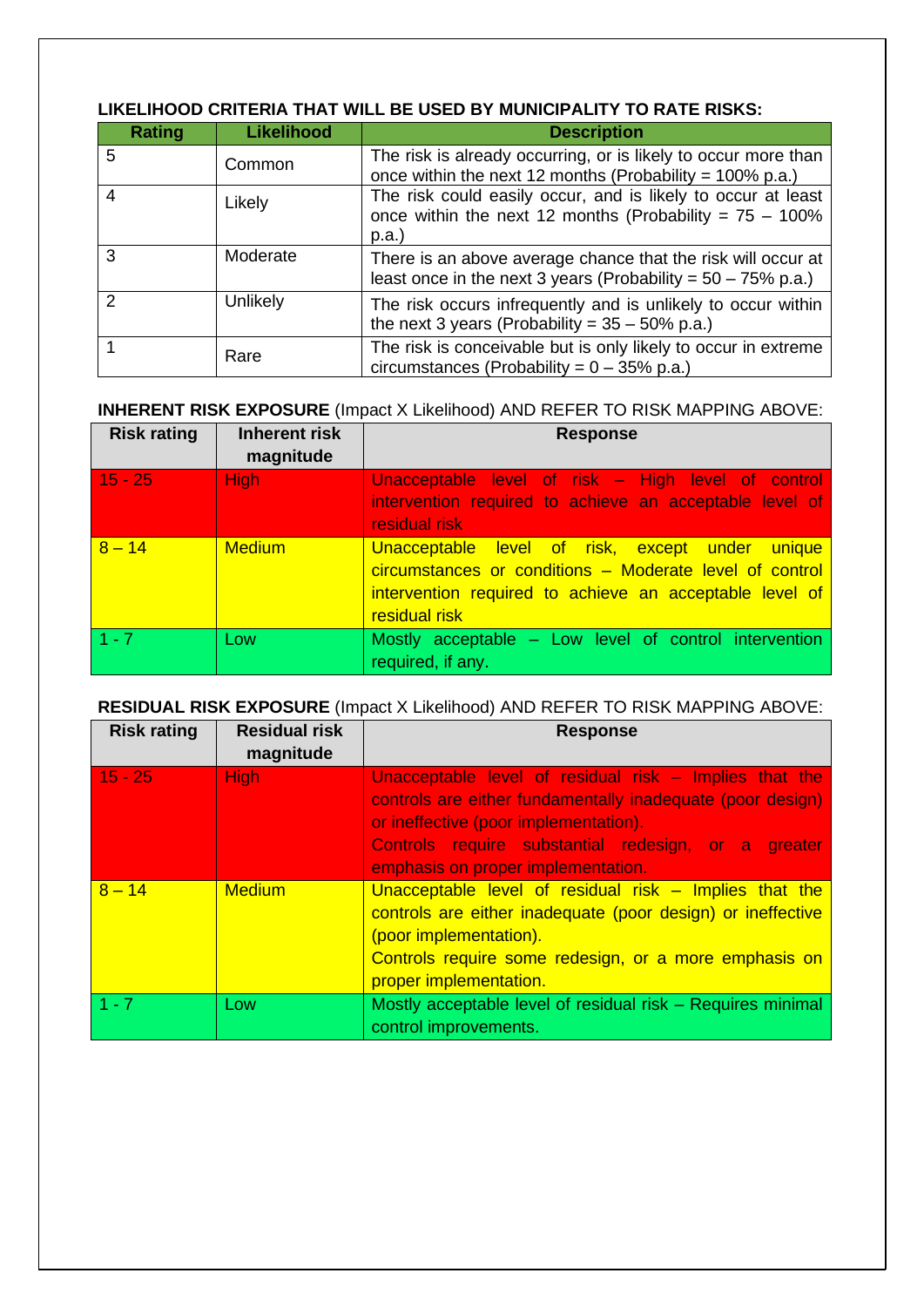The qualitative criteria that will be used by Municipality to assess likelihood are:

- a) Geographical dispersion of operations;
	- ❖ Complexity of activities management judgments;
	- ❖ Pressure to meet objectives;
	- ❖ Frequency of losses;
	- ❖ Competency, adequacy and integrity of personnel;
	- ❖ Degree of computerised systems;
	- ❖ Vague objectives/mandates;
	- ❖ Time constraints;
	- ❖ Potential of conflict of interest; and
	- ❖ Susceptibility of the asset to misappropriation.

#### **5.4 Risk prioritisation**

Within the risk management framework, risk prioritisation provides the link between risk assessment and risk control. Risks assessed as key risks will be introduced and managed within the control major-process.

Depending on the results of the risk analysis performed, risks will be prioritised per directorate within the municipality.

The prioritised risks will inform both the scope of internal audit and the risk management committee. Both these defense structures will primarily focus on the risks assessed as high, medium and low successively.

#### **Risk Appetite and Tolerance**

Risk Appetite is the amount of risk that is accepted in pursuit of achieving objectives. The Metro's risk appetite is directly related to its strategic direction and addresses the Metro's material risks, setting clear boundaries and expectations by establishing quantitative limits and qualitative statements. Qualitative statements complement quantitative measures, set the overall tone for the Metro's approach to risk-taking and articulate clearly the motives for taking on or avoiding certain types of risks.

Risk appetite for council is as follows:

• Council has no appetite for risk which may have a significant negative impact on the municipality's ability to provide basic services to the community.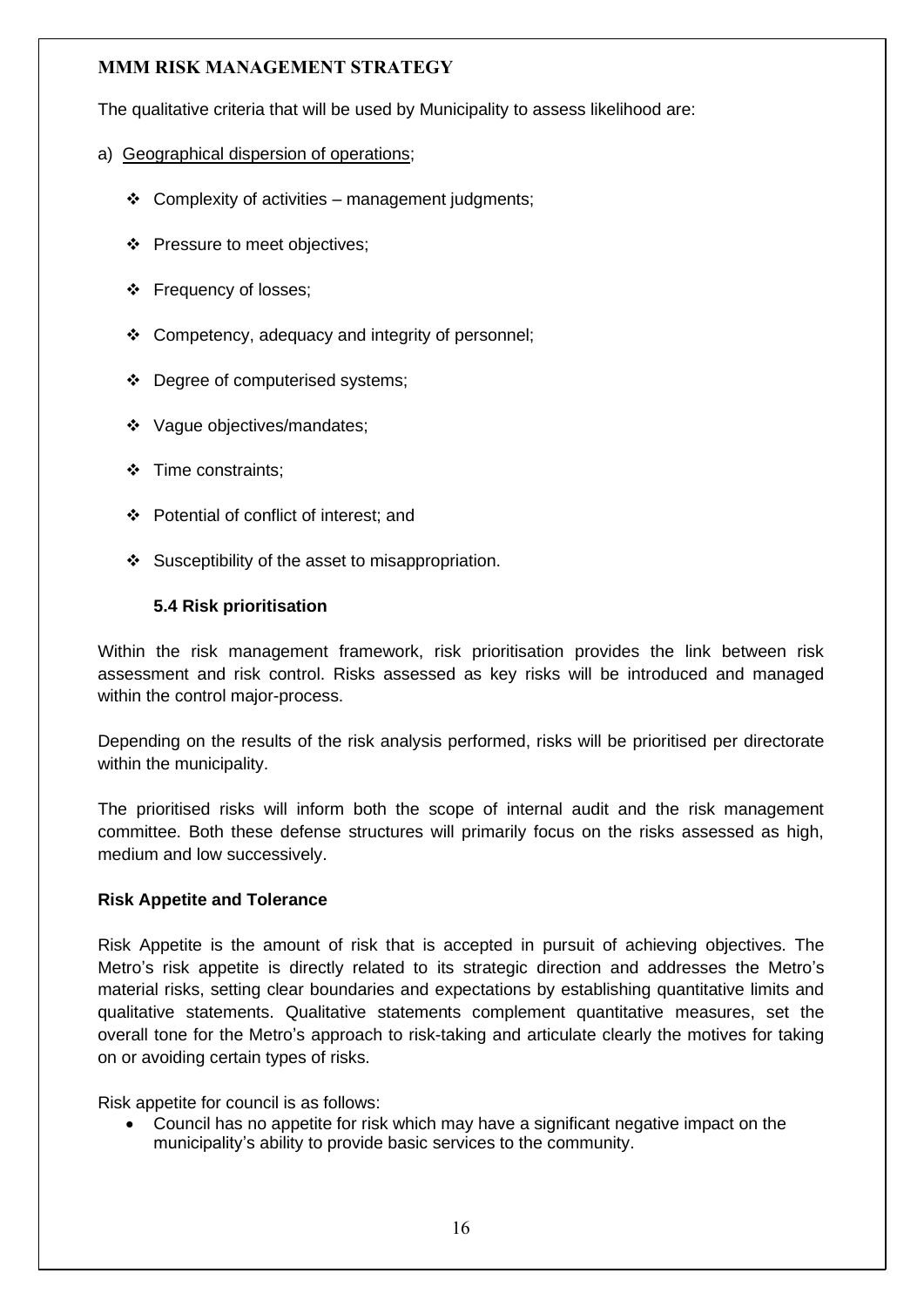- Council has no appetite for risks that may have significant negative impact on municipality's long term financial sustainability.
- Council does not have appetite for risks that may compromise safety and welfare of the environment and the community.
- Council has no appetite for fraudulent or corrupt activities.
- Council has an appetite for risks that improve efficiency, reduces costs or improves efficiency.
- Council has an appetite for risks that improves economic development within the municipal jurisdiction.

Risk Tolerance is the amount of risk the municipality is capable of bearing. With the risk appetite defined, risk limits and tolerances are established and consist of the thresholds used to guide day to day activities.

| Quantitative<br><b>Indicator</b> | <b>Qualitative Indicator</b> | <b>Response option</b>                                                                                                                                                                                                                                       |
|----------------------------------|------------------------------|--------------------------------------------------------------------------------------------------------------------------------------------------------------------------------------------------------------------------------------------------------------|
| $15 - 25$                        | <b>High Risk</b>             | Unacceptable level of residual risk $-$ Implies that the<br>controls are either fundamentally inadequate (poor<br>design) or ineffective (poor implementation).<br>Controls require substantial redesign, or a greater<br>emphasis on proper implementation. |
| $8 - 14$                         | Medium Risk                  | Unacceptable level of residual risk $-$ Implies that the<br>controls are either inadequate (poor design)<br>or<br>ineffective (poor implementation).<br>Controls require some redesign, or a more emphasis on<br>proper implementation.                      |
| $0 - 7$                          | Low Risk                     | Mostly acceptable level of residual risk – Requires<br>minimal control improvements.                                                                                                                                                                         |

#### **5.5 Risk handling**

The Municipality will use the following four strategies or risk response in dealing with risks:

#### **Terminating Risk:**

Risk termination involves eliminating the risk-producing activity entirely (or never beginning it). Although termination is highly effective, it is often impractical or undesirable, either because the Municipality is legally required to engage in the activity or because the activity is so beneficial to the community that it cannot be discontinued.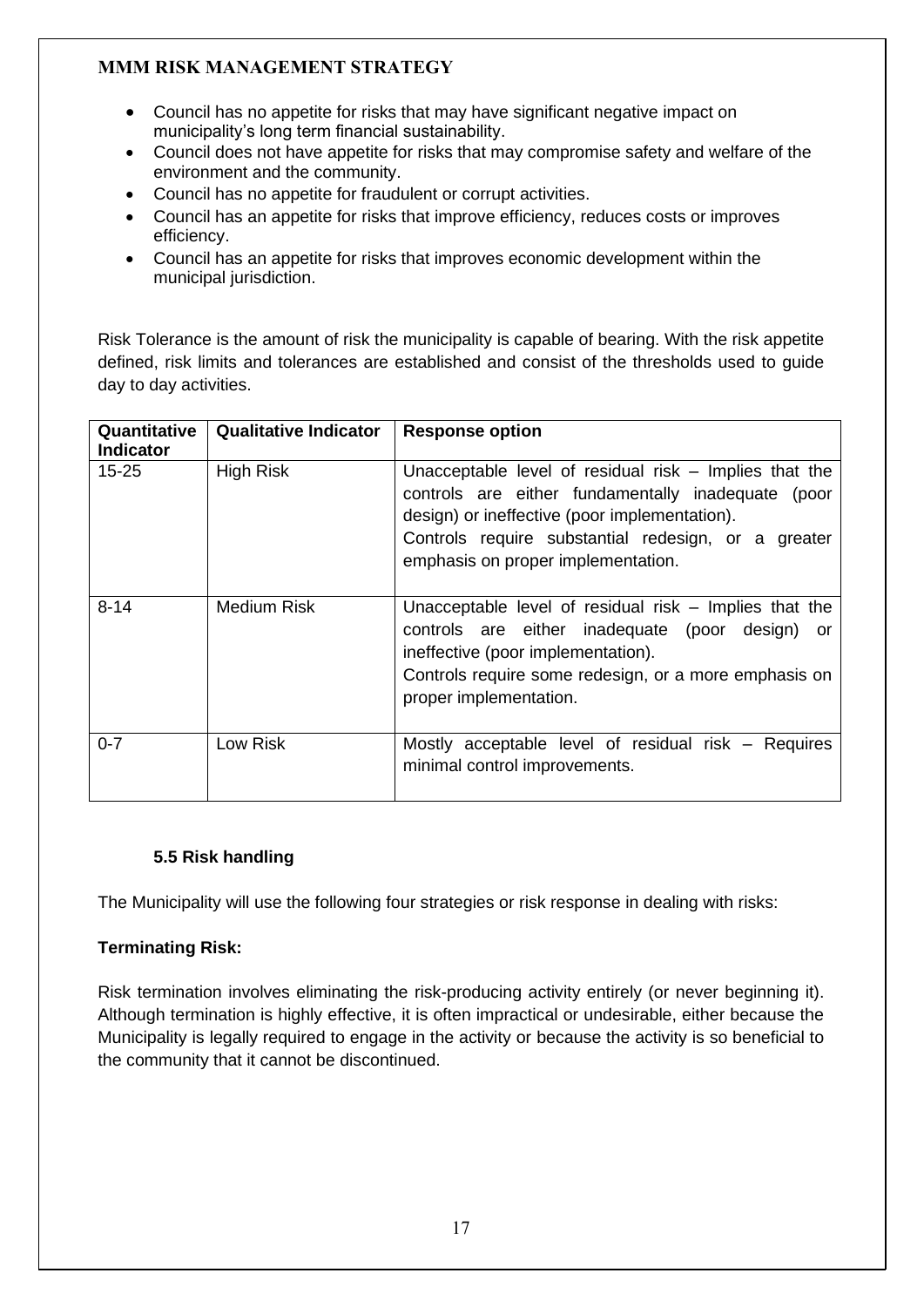#### **Tolerating Risk:**

Risk tolerance is where no further action is taken to mitigate or reduce a risk. This may be because the cost of instituting risk reduction or mitigation activity is not cost-effective or the risks of impact are at low that they are deemed acceptable to the municipality. Even when these risks are tolerated they should be monitored because future changes may make it no longer tolerable.

#### **Treating Risk:**

Risk treatment is a method of controlling risk through actions that reduce the likelihood of the risk occurring or minimize its impact prior to occurrence. The Municipality will implement corrective action to manage risks identified while still performing the activity from the Municipality, e.g. after a loss has occurred, risk control strategies keep the resulting damages to a minimum.

#### **Transferring Risk:**

Risk transfer strategies turn over the responsibility of performing a risky activity to another party, such as an independent contractor, and assign responsibility for any losses to that contractor. (When used as a risk financing method, such strategies transfer the liability for losses to another party).

The Municipality or directorates is responsible for choosing a suitable strategy for dealing with a key risk. The implementation and eventual operation of this strategy is the responsibility of head of departments and must be within above risk response strategies.

#### **5.6 Risk monitoring**

The risk management committee must monitor the handling of key risks by program managers as in line with the charter. Key performance indicators must therefore be developed by the committee to facilitate the monitoring of each key risk.

#### **5.7 Risk reporting**

The success of risk management depends on the availability of reliable information and effective communication at various levels. Pertinent information should be identified, captured and communicated in a form and time frame that enable people to carry out their responsibilities.

Information is needed at all levels to identify, assess and respond to risks. Management must process and refine large volumes of data into relevant and actionable information.

Risk information is to be maintained on a risk register. The register will be maintained by the Risk Management Unit and Heads of Department. Management is responsible for ensuring that the register is complete, relevant and accurate.

For each risk the following minimum information is to be maintained: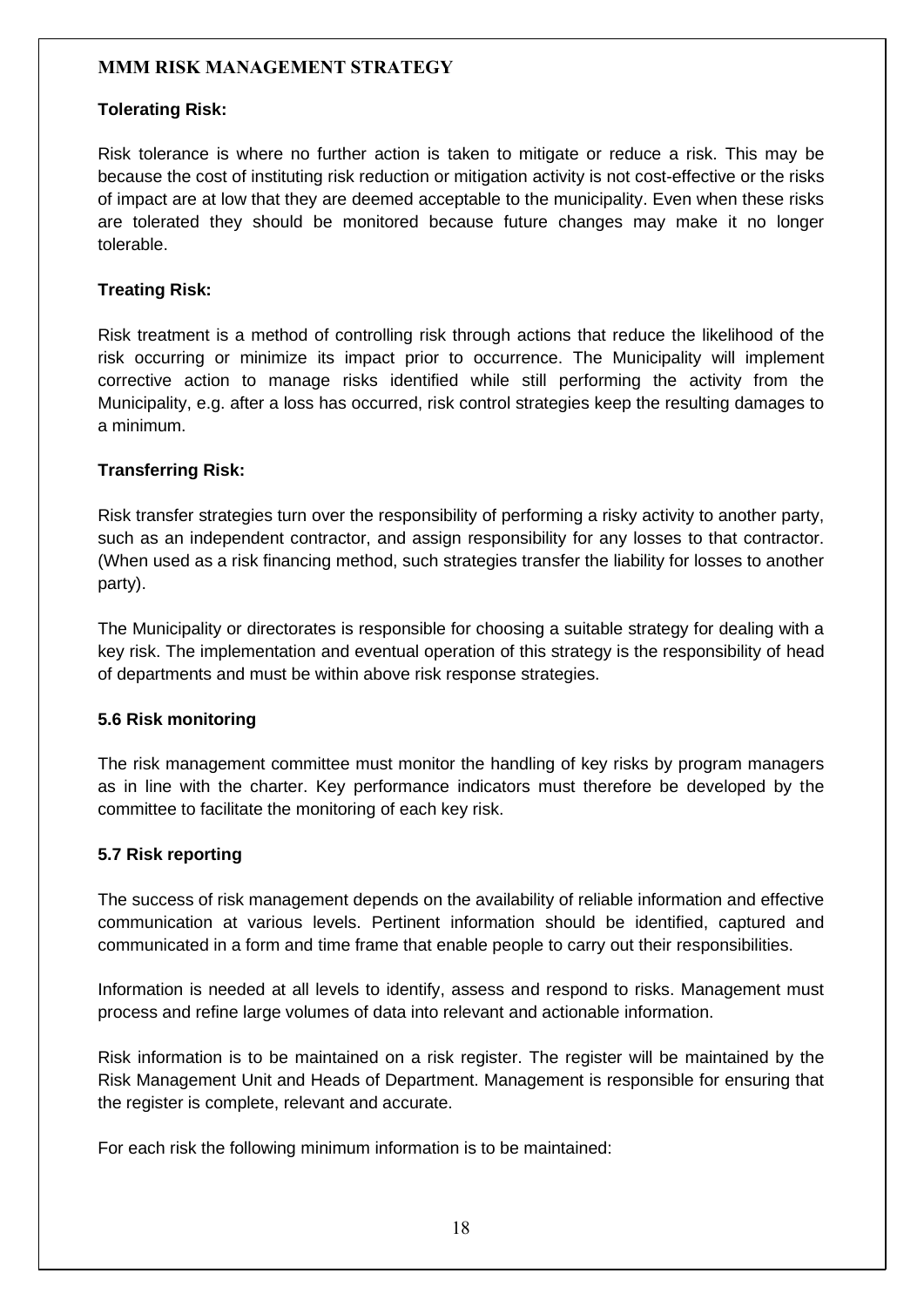- a) Directorate
- b) Unit
- c) Objective
- d) Risk Description
- e) Root Cause
- f) Consequences of risk
- g) Inherent risk rating
- h) Current Controls
- i) Residual risk rating
- j) Action to improve management of the risk
- k) Target date
- l) Risk Owner

For monitoring the following information should be included:

- a) Progress on the implementation of the action plan
- b) Reasons for not reaching the target date.
- c) Impact of the residual risk

The risk management committee will report to the Accounting Officer as depicted in the risk management policy.

#### **5.8 Fraud Management**

The Anti-Fraud and Corruption Unit will develop fraud prevention plan/strategy and be reviewed by risk management committee annually.

The Accounting Officer must approve the fraud prevention plan/strategy of the Municipality.

This fraud prevention plan/strategy will also cover but not limited to the following:

- ❖ Executive Summary by Accounting Officer / Accounting Authority;
- ❖ Objective of the fraud prevention plan;
- ❖ Definition of fraud that the Municipality subscribes to;
- ❖ Fraud prevention and detection measures;
- ❖ Fraud implementation plan;
- ❖ Fraud indicators and warning signs;
- ❖ Fraud risk management;
- ❖ Fraud reporting and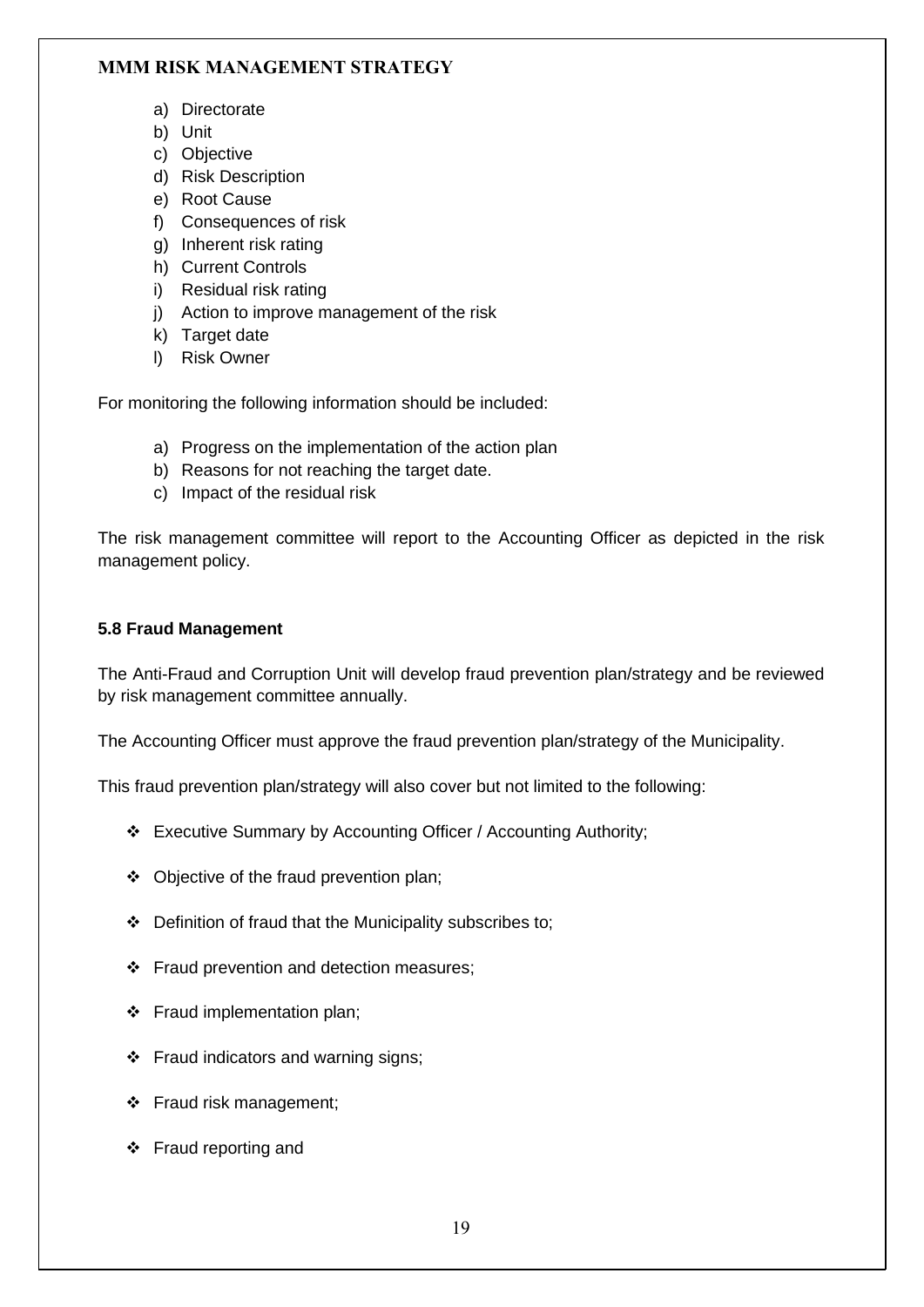❖ Fraud response plan.

The plan should be submitted for review approval to the risk management committee and approval by the Accounting Officer / Accounting Authority.

#### <span id="page-19-0"></span>**6. ESTABLISHMENT OF RISK MANAGEMENT COMMITTEES**

Mangaung Metropolitan Municipality will establish a risk management committee and be appointed in writing by the Accounting Officer. It is recommended that the Municipality establishes Fraud and Corruption Prevention Committees in line with the fraud and corruption prevention plan/strategy or use the same committee members as Risk Management Committee members. This is mainly because Risk Management includes but is not limited to minimising fraud, corruption and waste of government resources.

#### <span id="page-19-1"></span>**7. RESPONSIBILITIES & FUNCTIONS OF THE RISK MANAGEMENT COMMITTEE**

Refer to Risk Management Committee Terms of Reference.

#### <span id="page-19-2"></span>**8. RESPONSIBILITIES OF ACCOUNTING OFFICER**

The Accounting Officer shall be responsible for the following:

- a) Setting the tone at the top by supporting Enterprise Risk Management and allocating resources towards Establishing the necessary structures and reporting lines within the institution to support Enterprise Risk Management (ERM),
- b) Place the key risks at the forefront of the management agenda and devote attention to overseeing their effective management,
- c) Approves the institution's risk appetite and risk tolerance,
- d) Hold management accountable for designing, implementing, monitoring and integrating risk management principles into their day-to-day activities,
- e) Leverage the Audit Committee, Internal Audit, Risk Management Committee and other appropriate structures for assurance on the effectiveness of risk management,
- f) Provide all relevant stakeholders with the necessary assurance that key risks are properly identified, assessed, mitigated and monitored,
- g) Provide appropriate leadership and guidance to senior management and structures responsible for various aspects of risk management.

#### <span id="page-19-3"></span>**9. RESPONSIBILITIES OF MANAGEMENT**

a) Integrating risk management into planning, monitoring and reporting processes, and the daily management of programs and activities,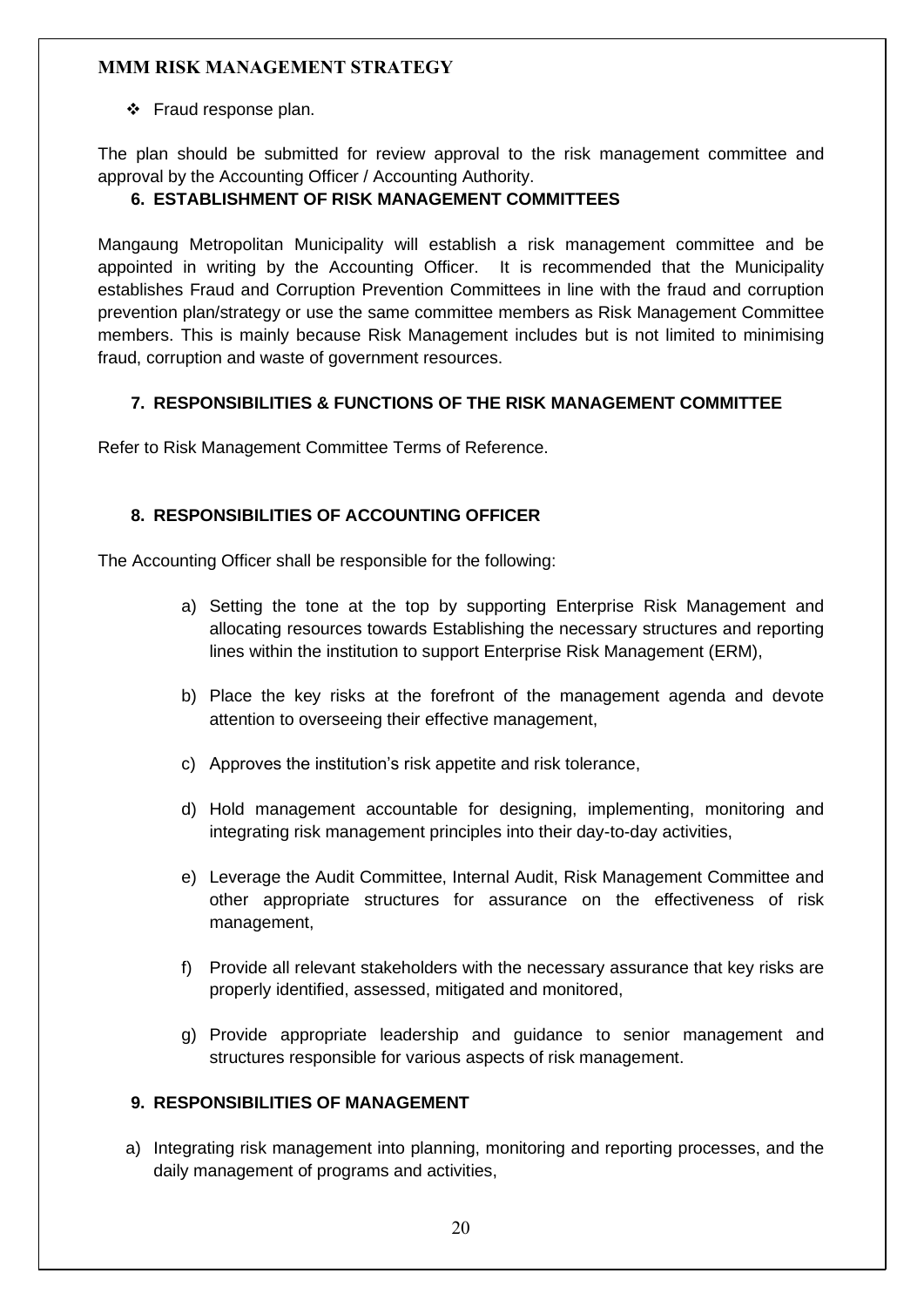- b) Creating a culture where risk management is encouraged, practiced, rewarded and risk management infrastructure is provided,
- c) Aligns the functional and institutional risk management methodologies and processes,
- d) Acknowledges the "ownership" of risks within their functional areas and all responsibilities associated with managing such risks,
- e) Assigning a manager to every key risk for appropriate mitigating action and to determine an action date,
- f) Cascades risk management into their functional responsibilities,
- g) Empowers officials to perform adequately in terms of risk management responsibilities through proper communication of responsibilities, comprehensive orientation and ongoing opportunities for skills development,
- h) Holds officials accountable for their specific risk management responsibilities,
- i) Maintains the functional risk profile within the institution's [risk tolerance](../../AppData/Local/Microsoft/Windows/AppData/Local/AppData/Local/Microsoft/AppData/Local/Microsoft/Windows/AppData/Local/Microsoft/Windows/Temporary%20Internet%20Files/Content.Outlook/Guidebooks/Guidebook%20Risk%20tolerances%20v1.0608.doc) and appetite,
- j) Provides reports on the functional risk management consistent with the institution's reporting protocols (including appearing before committees),
- k) Aligns the functional and institutional risk management methodologies and processes,
- l) Implements the directives of the Accounting Authority / Officer concerning risk management,
- m) Maintains a harmonious working relationship with the CRO and supports the CRO in matters concerning the functions risk management,
- n) Maintains a harmonious working relationship with the Risk Champion and supports the Risk Champion in matters concerning the functions risk management,
- o) Keeps key functional risks at the forefront of the management agenda and devote personal attention in overseeing the management of these risks,
- p) Providing risk registers and risk management reports to the CRO pertaining to risk and controls.

#### <span id="page-20-0"></span>**10. RESPONSIBILITIES OF INTERNAL AUDIT**

The role of internal audit is, but not limited, to provide assurance of the Municipality on the risk management process.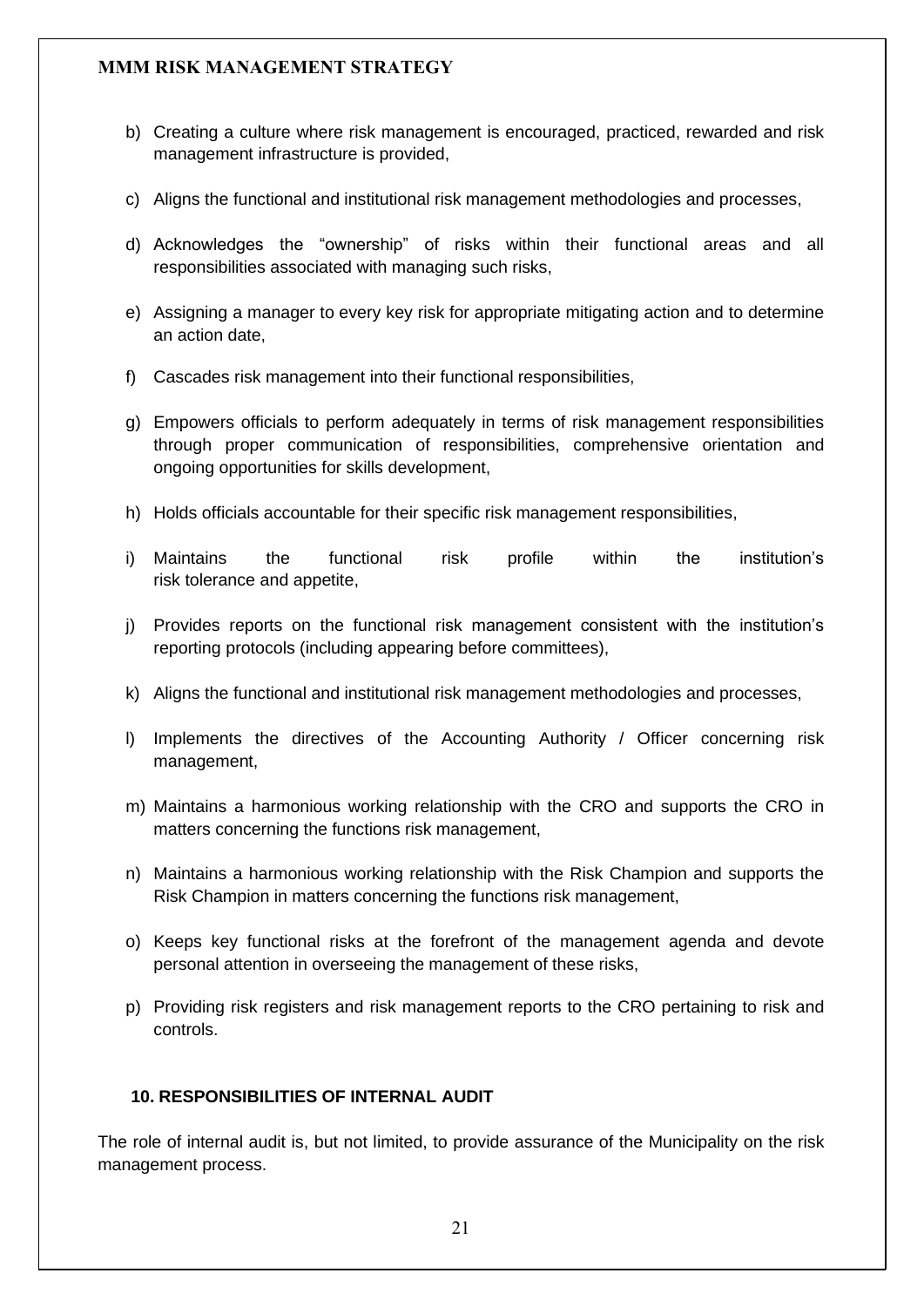These include:

- a) Provides assurance over the design and functioning of the control environment, information and communication systems and the monitoring systems around risk management,
- b) Provides assurance over the Municipality's risk identification and assessment processes,
- c) Utilises the results of the risk assessment to develop long term and current year internal audit plans,
- d) Provides independent assurance as to whether the risk management strategy, risk management implementation plan and fraud prevention plan have been effectively implemented within the institution.

#### <span id="page-21-0"></span>**11. RESPONSIBILITIES OF THE CHIEF RISK OFFICER**

- a) Develop risk management implementation plan of the Municipality,
- b) Works with senior management to develop the overall enterprise risk management vision, strategy, policy, as well as risk appetite and tolerance levels for approval by the Accounting Officer,
- c) Communicates the risk management policy, strategy and implementation plan to all stakeholders in the institution,
- d) Continuously driving the risk management process towards best practice,
- e) Developing a common ris[k](http://oag.treasury.gov.za/cd_rm/ermf/Guidebooks/Guidebook%20Risk%20identification%20v1.0608.doc) assessment methodology that is aligned with the institution's objectives at strategic, tactical and operational levels for approval by the Accounting Officer,
- f) Coordinating risk assessments within the Municipality / directorate / subdirectorate as outlined in the policy,
- g) Sensitizing management timeously of the need to perform risk assessments for all major changes, capital expenditure, projects, Municipality's restructuring and similar events, and assist to ensure that the attendant processes, particularly reporting, are completed efficiently and timeously,
- h) Assisting management in developing and implementing risk responses for each identified material risk,
- i) Participating in the development of the combined assurance plan for the institution, together with internal audit and management,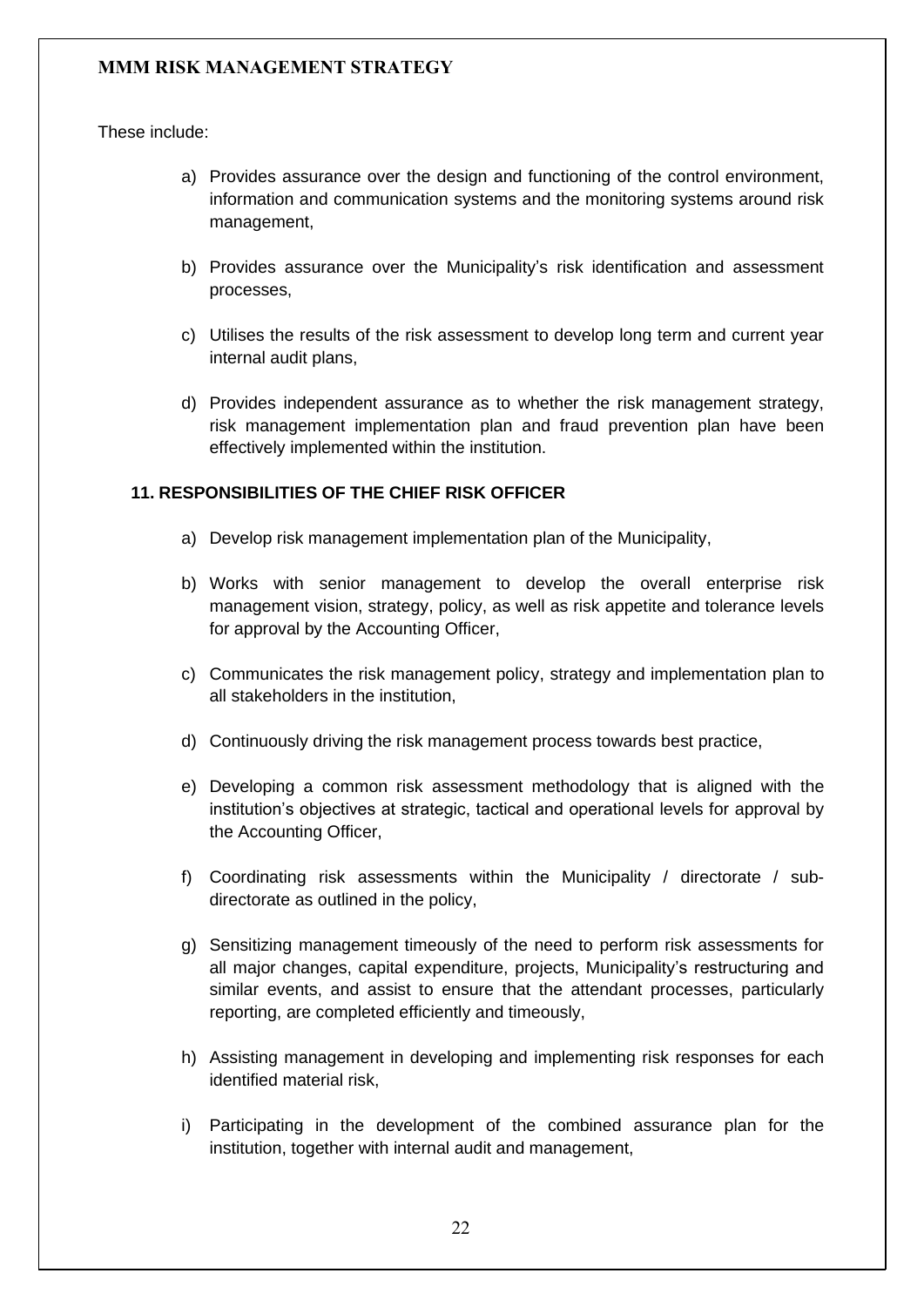- j) Ensuring effective information systems exist to facilitate overall risk management improvement within the institution,
- k) Collates and consolidates the results of the various assessments within the institution,
- l) Analyze the results of the assessment process to identify trends, within the risk and control profile, and develop the necessary high-level control interventions to manage these trends,
- m) Compiles the necessary reports to the Risk Management Committee,
- n) Providing input into the development and subsequent review of the fraud prevention strategy, business continuity plans, occupational health, safety and environmental policies and practices and disaster management plans,
- o) Report administratively to DED: Operations and functionally to Risk Management Committee.

#### <span id="page-22-0"></span>**12. ROLES OF ALL OFFICIALS**

Each official will be responsible for:

- a) Familiarity with the overall enterprise risk management vision, [risk management](../../AppData/Local/Microsoft/Windows/AppData/Local/AppData/Local/Microsoft/AppData/Local/Microsoft/Windows/AppData/Local/Microsoft/Windows/Temporary%20Internet%20Files/Content.Outlook/Guidebooks/Guidebook%20Risk%20management%20strategy%20v1.0608.doc)  [strategy,](../../AppData/Local/Microsoft/Windows/AppData/Local/AppData/Local/Microsoft/AppData/Local/Microsoft/Windows/AppData/Local/Microsoft/Windows/Temporary%20Internet%20Files/Content.Outlook/Guidebooks/Guidebook%20Risk%20management%20strategy%20v1.0608.doc) [fraud management policy](../../AppData/Local/Microsoft/Windows/AppData/Local/AppData/Local/Microsoft/AppData/Local/Microsoft/Windows/AppData/Local/Microsoft/Windows/Temporary%20Internet%20Files/Content.Outlook/Guidebooks/Guidebook%20Fraud%20risk%20management%20policy%20v1%200608.doc) and [risk management policy;](../../AppData/Local/Microsoft/Windows/AppData/Local/AppData/Local/Microsoft/AppData/Local/Microsoft/Windows/AppData/Local/Microsoft/Windows/Temporary%20Internet%20Files/Content.Outlook/Guidebooks/Guidebook%20Risk%20management%20policy%20v1.0608.doc)
- b) Acting in terms of the spirit and letter of the above;
- c) Acting within the risk appetite and [tolerance](../../AppData/Local/Microsoft/Windows/AppData/Local/AppData/Local/Microsoft/AppData/Local/Microsoft/Windows/AppData/Local/Microsoft/Windows/Temporary%20Internet%20Files/Content.Outlook/Guidebooks/Guidebook%20Risk%20tolerances%20v1.0608.doc) levels set by the business unit;
- d) Adhering to the code of conduct for the municipality;
- e) Maintaining the functioning of the [control environment,](../../AppData/Local/Microsoft/Windows/AppData/Local/AppData/Local/Microsoft/AppData/Local/Microsoft/Windows/AppData/Local/Microsoft/Windows/Temporary%20Internet%20Files/Content.Outlook/Guidebooks/Guidebook%20Control%20environment%20v1.0608.doc) information and communication as well as the monitoring systems within their delegated responsibility;
- f) Providing information and cooperation with other role players;
- g) Participation in [risk identification](../../AppData/Local/Microsoft/Windows/AppData/Local/AppData/Local/Microsoft/AppData/Local/Microsoft/Windows/AppData/Local/Microsoft/Windows/Temporary%20Internet%20Files/Content.Outlook/Guidebooks/Guidebook%20Risk%20identification%20v1.0608.doc) and [risk assessment](../../AppData/Local/Microsoft/Windows/AppData/Local/AppData/Local/Microsoft/AppData/Local/Microsoft/Windows/AppData/Local/Microsoft/Windows/Temporary%20Internet%20Files/Content.Outlook/Guidebooks/Guidebook%20Risk%20assessment%20v1.0608.doc) within their business unit;
- h) Implementation of risk responses to address the identified risks.

#### <span id="page-22-1"></span>**13. ROLE OF RISK CHAMPIONS**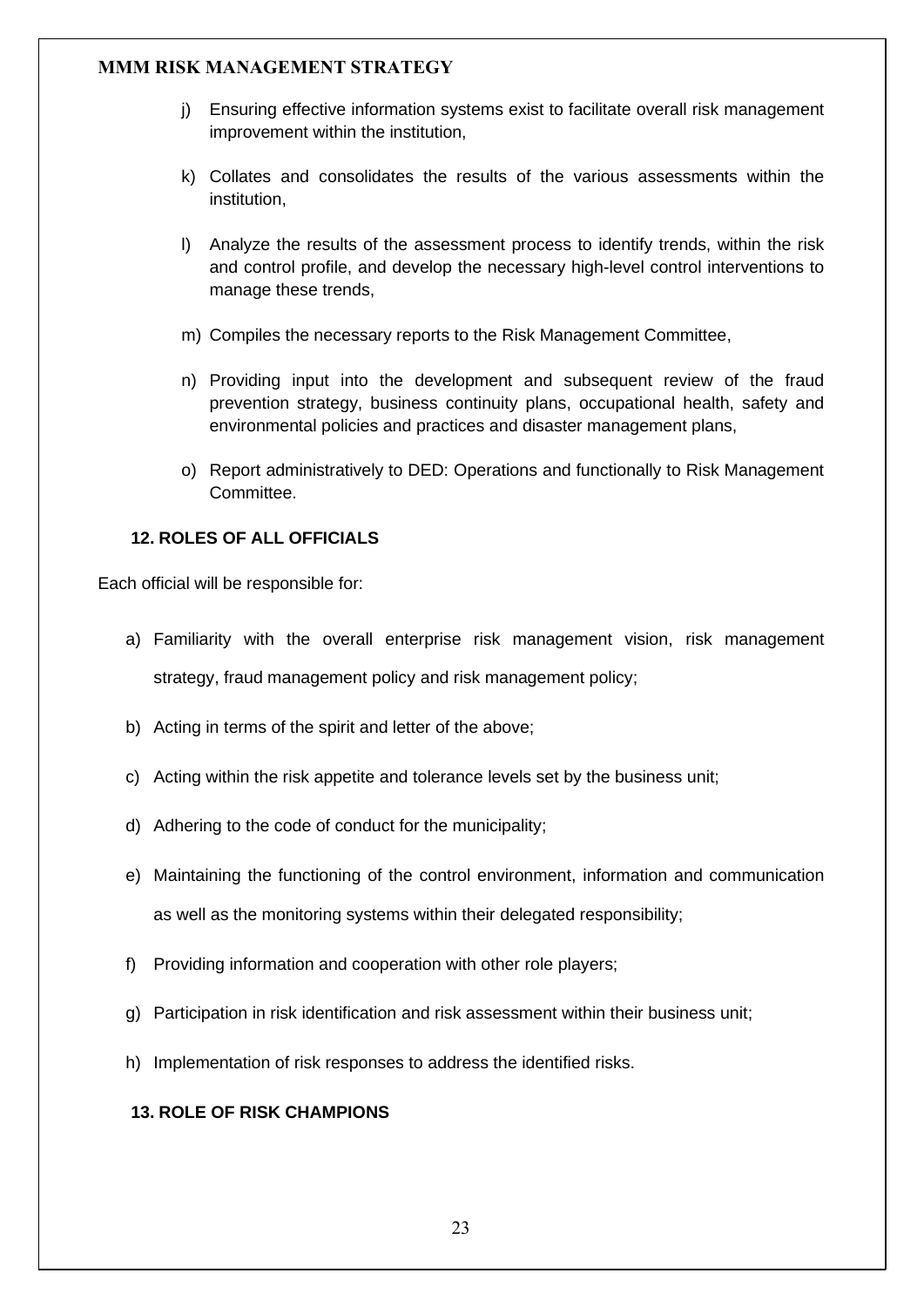- a) Ensure that divisions are effectively implementing the Risk Management Strategy.
- b) Identify and report risk related activities within their Directorates.
- c) Be a point of entry for risk management officials within their respective division.

#### <span id="page-23-0"></span>**14. DISCLOSURE**

In order for risk management to work, it must be embedded into everyday activities of the Municipality. It should be integrated into the reporting process. Risk should be part of every decision that is made, every objective that is set and every process that is designed. Risk management will be integrated into the reporting processes of Heads of Departments in strategic planning meetings of the Municipality that are held on a quarterly basis.

- a) Every Head of Department shall on a quarterly basis and during the strategic planning meetings of the Municipality disclose that:
	- I. he /she is accountable for the process of risk management and the systems of internal control which are regularly reviewed for effectiveness, and in establishing appropriate risk and control policies and communicating this throughout the office.
	- II. there is an on-going process for identifying, evaluating and managing the significant risks faced by the directorate concerned.
	- III. there is an adequate and effective system of internal control in place to mitigate the significant risks faced by the directorate concerned to an acceptable level.
	- IV. there is a documented and tested process in place which will allow the directorate to continue its critical business process in the event of disastrous incident impacting on its activities. This is commonly known as business continuity plan and should cater for worst-case scenario.
	- V. that the directorate complies with the process in place, established to review the system of internal control for effectiveness and efficiency.
- b) Where the Head of Department cannot make any of the disclosures set out above he or she should state this fact and provide a suitable explanation.

#### <span id="page-23-1"></span>**15. INTEGRATING RISK MANAGEMENT PLANNING PROCESS**

The developed risk management planning process includes a sequence of activities that will occur every year. The risk management planning process is a limited but focused set of strategic objectives that inform the risk management planning process. The planning process links risk management with the day-to-day activities of directorates within Municipality.